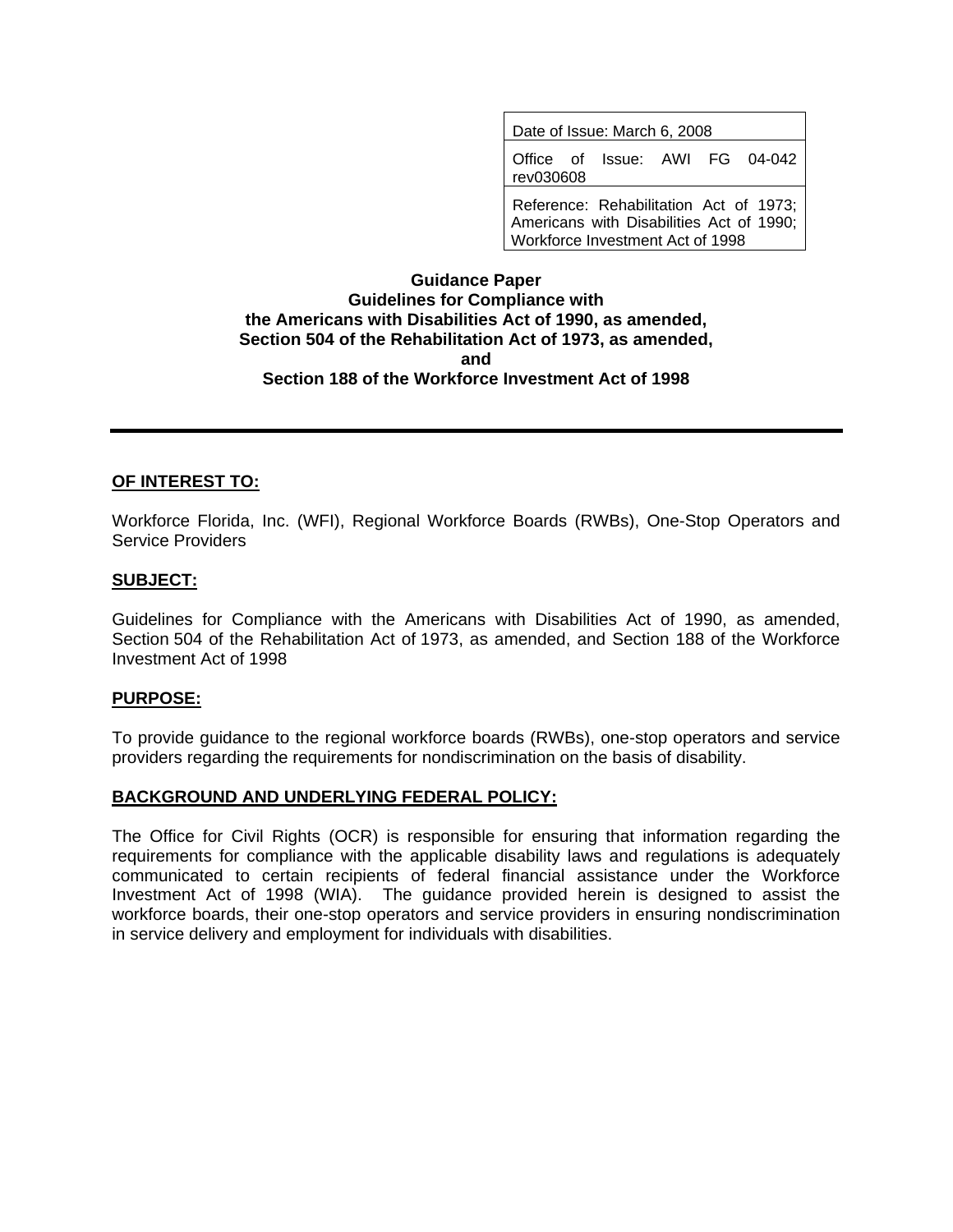## **PROCEDURES:**

The following checklists related to compliance with these guidelines are to be completed where applicable, updated as appropriate, and kept on file locally until no longer applicable:

- **[Facility-Accessibility Checklist](http://www.floridajobs.org/pdg/ada/adachecklist.htm)**
- [Information-Technology \(IT\) Equipment-Accessibility Checklist](http://www.doleta.gov/disability/htmldocs/ite_accesschecklist.htm)
- [Software-Accessibility Checklist](http://www.doleta.gov/disability/htmldocs/soft_accessibility_checklist.htm)
- [Web-Page Accessibility Checklist](http://www.doleta.gov/disability/htmldocs/web_accesschecklist.htm)
- **[WIA Disability Checklist](http://www.floridajobs.org/civilrights/moa/tabs/5-C.doc)<sup>[1](#page-1-0)</sup>**

**For current programs and facilities (as of April 26, 2004):** The checklists were to be completed no later than June 30, [2](#page-1-1)004.<sup>2</sup>

**For new programs and providers:** The checklists are to be completed as part of the one-stop operator or service-provider selection process.

**For new facilities (leased or owned):** The facility-accessibility checklist is to be completed prior to final leasing agreement or facility acceptance by the regional workforce board.

The completed checklists are to be made available to federal, state and regional-board program-monitoring staff upon request.

## **AUTHORITY:**

 $\overline{a}$ 

- 1. U.S. Department of Labor regulations 29 CFR part 37: *Implementation of the Nondiscrimination and Equal Opportunity Provisions of the WIA of 1998*; 29 CFR part 32: *Nondiscrimination on the Basis of Handicap in Programs and Activities Receiving or Benefiting from Federal Financial Assistance*; and 29 CFR part 1630: *Regulations to Implement the Equal Employment Provisions of the Americans with Disabilities Act.*
- 2. The *Florida Americans with Disabilities Accessibility Implementation Act*, as amended. (F.S. 553.501-553.513; F.S. 316.1955)

**SUPERSESSION:** AWI FG 04-042, dated April 26, 2004: Guidelines for Compliance with the Americans with Disabilities Act of 1990 and Section 504 of the Rehabilitation Act of 1973.

An equal opportunity employer/program.

Auxiliary aids and services are available upon request to individuals with disabilities.

All voice telephone numbers in this document may be reached by persons using TTY/TDD equipment

via the Florida Relay Service at 711.

<span id="page-1-0"></span><sup>1</sup> The WIA Disability Checklist is based on the *WIA Section 188 Disability Checklist*, produced by the Civil Rights Center, U.S. Department of Labor, in July 2003.

<span id="page-1-1"></span> $^2$  Per the guidance issued on April 26, 2004 (AWI FG 04-042).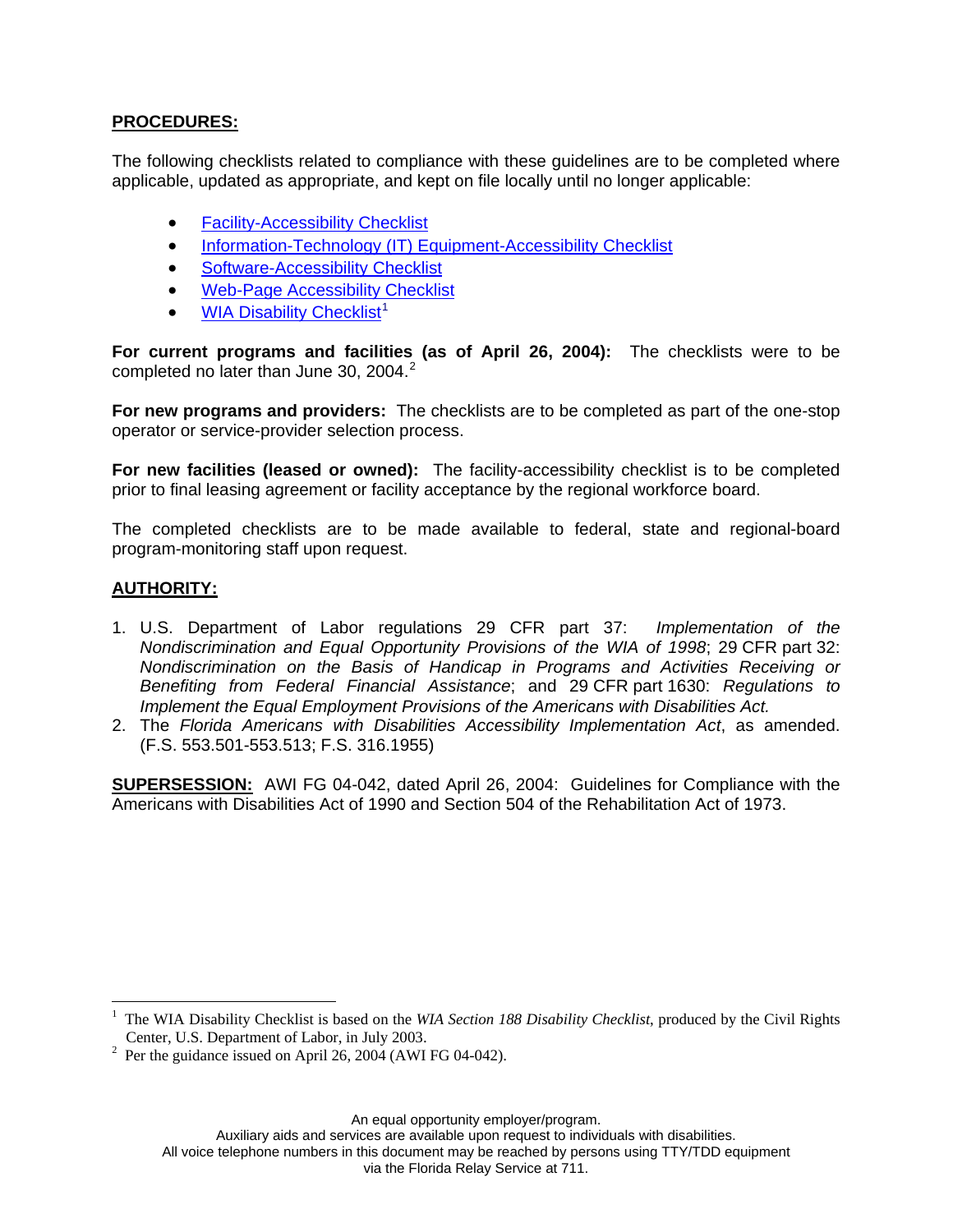## Guidelines for Compliance with the Americans with Disabilities Act of 1990, as amended, Section 504 of the Rehabilitation Act of 1973, as amended, and

Section 188 of the Workforce Investment Act of 1998

## **Table of Contents**

| Section | Topic                                                                                              | Page |
|---------|----------------------------------------------------------------------------------------------------|------|
| I.      |                                                                                                    |      |
|         | Agency for Workforce Innovation                                                                    |      |
|         | Regional workforce boards                                                                          |      |
|         | One-stop operators                                                                                 |      |
|         | Service providers                                                                                  |      |
| Ш.      | Collection and recording of demographic information: general information  2                        |      |
| Ш.      |                                                                                                    |      |
|         | A. In the context of providing services in the One-Stop system                                     |      |
|         | B. In the context of employment-related activities in the One-Stop system                          |      |
| IV.     |                                                                                                    |      |
|         | A. In the context of providing services                                                            |      |
|         | B. In the context of employment-related activities                                                 |      |
| V.      |                                                                                                    |      |
| VI.     |                                                                                                    |      |
|         | A. Programmatic accessibility                                                                      |      |
|         |                                                                                                    |      |
|         |                                                                                                    |      |
|         |                                                                                                    |      |
|         | a) General                                                                                         |      |
|         | b) Telecommunications                                                                              |      |
|         | Communication when TTY/TDD equipment is available                                                  |      |
|         | Communication when TTY/TDD equipment is not<br>available                                           |      |
|         |                                                                                                    |      |
|         | Providing telephone contact information, in a nutshell<br>c) The Florida Relay Service             |      |
|         |                                                                                                    |      |
|         | a) Designating a contact person                                                                    |      |
|         | b) Providing information in alternate format                                                       |      |
|         | c) Accommodations for individuals with hearing impairments                                         |      |
|         |                                                                                                    |      |
|         | 1. New construction                                                                                |      |
|         | 2. Alterations                                                                                     |      |
|         | VII. Participation by individuals with disabilities in planning and decision-making activities. 10 |      |
|         |                                                                                                    |      |
|         | A. Notice of protection against discrimination (on the basis of disability)                        |      |
|         | B. Use of "tag lines"                                                                              |      |
|         | C. Recommended language                                                                            |      |
| IX.     |                                                                                                    |      |
| Χ.      |                                                                                                    |      |
| XI.     |                                                                                                    |      |
|         |                                                                                                    |      |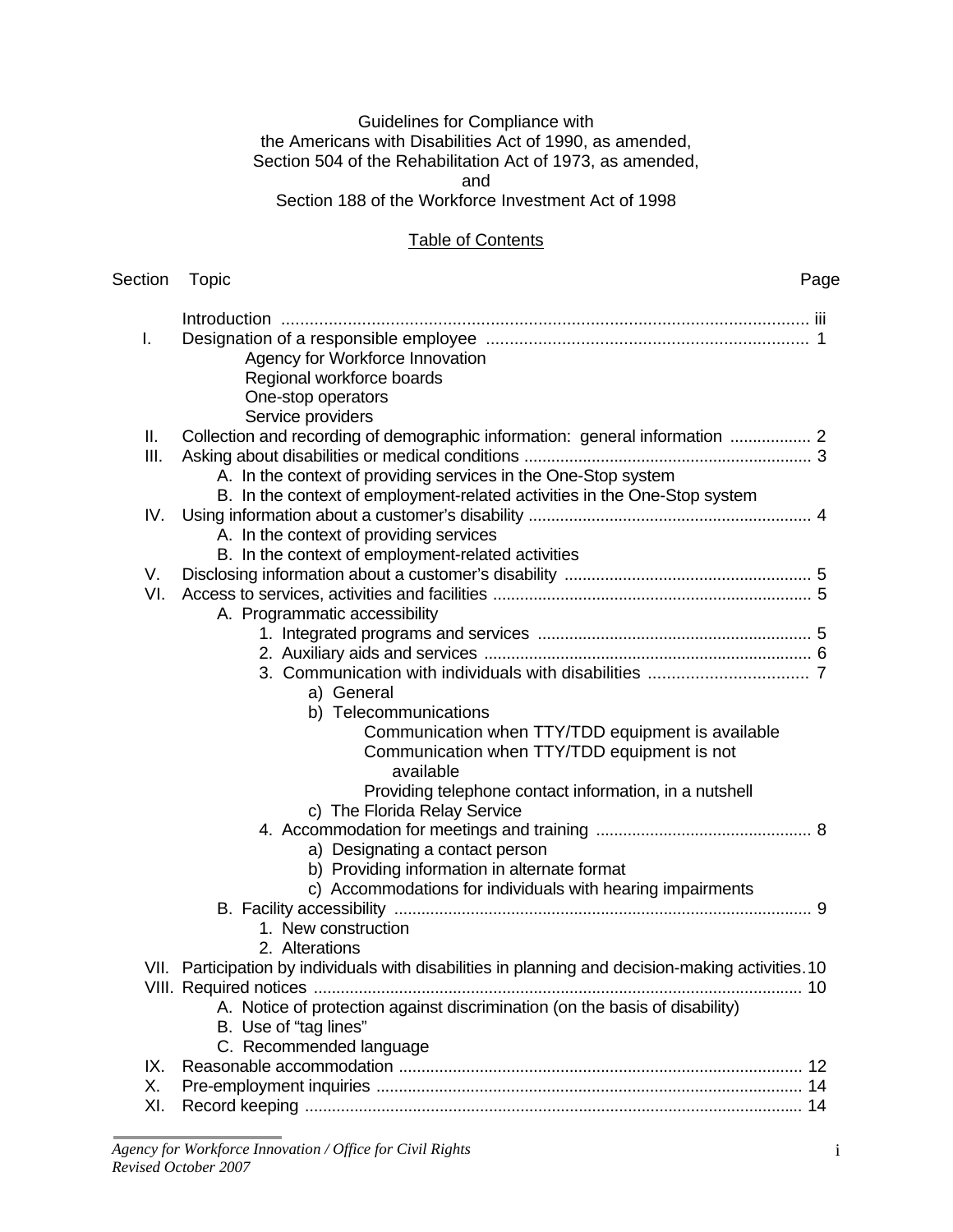## Table of Contents (continued)

## Appendices

| A<br>B |                                                                         |
|--------|-------------------------------------------------------------------------|
|        | Exception to the definition                                             |
|        |                                                                         |
|        |                                                                         |
|        |                                                                         |
|        | Is regarded as having such an impairment  B-3                           |
|        |                                                                         |
|        |                                                                         |
|        |                                                                         |
|        |                                                                         |
|        | With respect to employment                                              |
|        | With respect to services                                                |
|        | Exception to the definition                                             |
|        |                                                                         |
|        |                                                                         |
| C      |                                                                         |
|        | Reasonable accommodation and undue hardship                             |
|        | Reasonable modification and fundamental alteration                      |
| D      | Discrimination on the basis of disability prohibited: excerpts from the |
|        |                                                                         |
|        | With respect to employment                                              |
|        | With respect to programs or activities receiving federal                |
|        | financial assistance                                                    |

An equal opportunity employer/program.

Auxiliary aids and services are available upon request to individuals with disabilities.

All voice telephone numbers in this document may be reached by persons using TTY/TDD equipment via the Florida Relay Service at 711.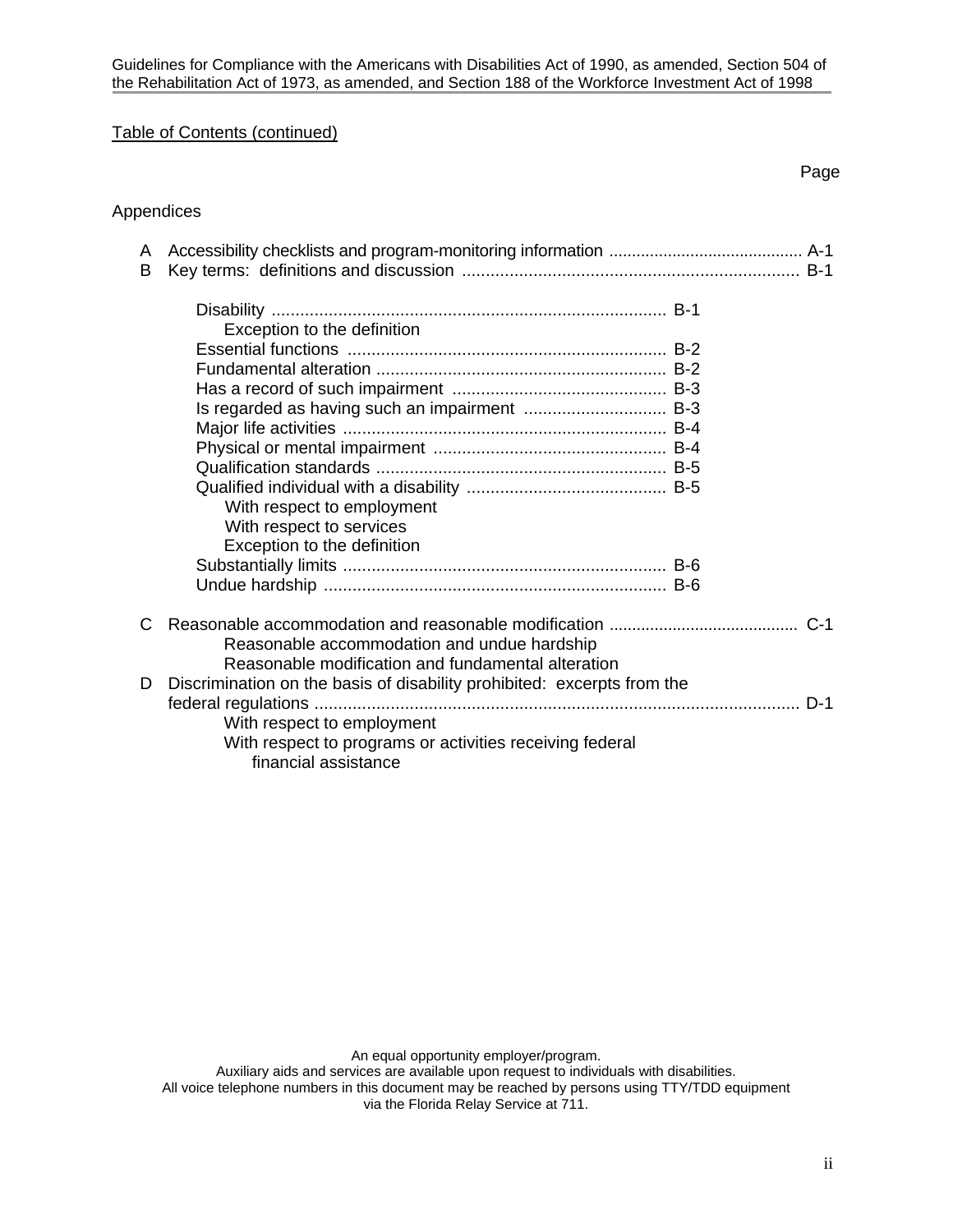## **Introduction**

This guidance paper is intended to serve as a reference for state-, regional- and local-level staff regarding requirements for program and facility access for individuals with disabilities in programs and services provided under the Workforce Investment Act of 1998. $3$  This guidance is designed to comply with the requirements of:

- U.S. Department of Labor regulations:
	- o 29 CFR part 37\*: *Implementation of the Nondiscrimination and Equal Opportunity Provisions of the Workforce Investment Act of 1998*; [4](#page-4-1)
	- o 29 CFR part 32: *Nondiscrimination on the Basis of Handicap in Programs and*  Activities Receiving or Benefiting from Federal Financial Assistance;<sup>[5](#page-4-2)</sup> and
	- o 29 CFR part 1630: *Regulations to Implement the Equal Employment Provisions of the Americans with Disabilities Act*.
- The *Florida Americans with Disabilities Accessibility Implementation Act*, as amended. (F.S. 553.501-553.513; F.S. 316.1955)

\* *CFR* is the abbreviation for Code of Federal Regulations.

<span id="page-4-0"></span> $\overline{a}$ 3 Section 188 of the Workforce Investment Act of 1998 prohibits discrimination on the grounds of race, color, religion, sex, national origin, age, disability, political affiliation or belief, and for beneficiaries only, status as a citizen or individual lawfully admitted into the U.S or participation in a WIA Title I - financially assisted program or activity. Section 188 protects individuals from being excluded from participation in, denied the benefits of, subjected to discrimination under, or denied employment in the administration of or in connection with any Title I-funded program or activity. 4

<span id="page-4-1"></span>Compliance with 29 CFR part 37 will satisfy any obligation of the recipient to comply with 29 CFR part 31, the Department of Labor's regulations implementing Title VI of the Civil Rights Act of 1964, as amended (Title VI), and with Subparts A, D and E of 29 CFR part 32, the Department's regulations implementing Section 504 of the Rehabilitation Act of 1973, as amended (Section 504).<br>5. 20 CEP part 32. Subparts B and C and Appardix A, the

<span id="page-4-2"></span> <sup>29</sup> CFR part 32, Subparts B and C and Appendix A, the Department's regulations implementing the requirements of Section 504 pertaining to employment practices and employment-related training, program accessibility, and reasonable accommodation, are incorporated into 29 CFR part 37 by reference. Recipients must also comply with the requirements set forth in those regulatory sections.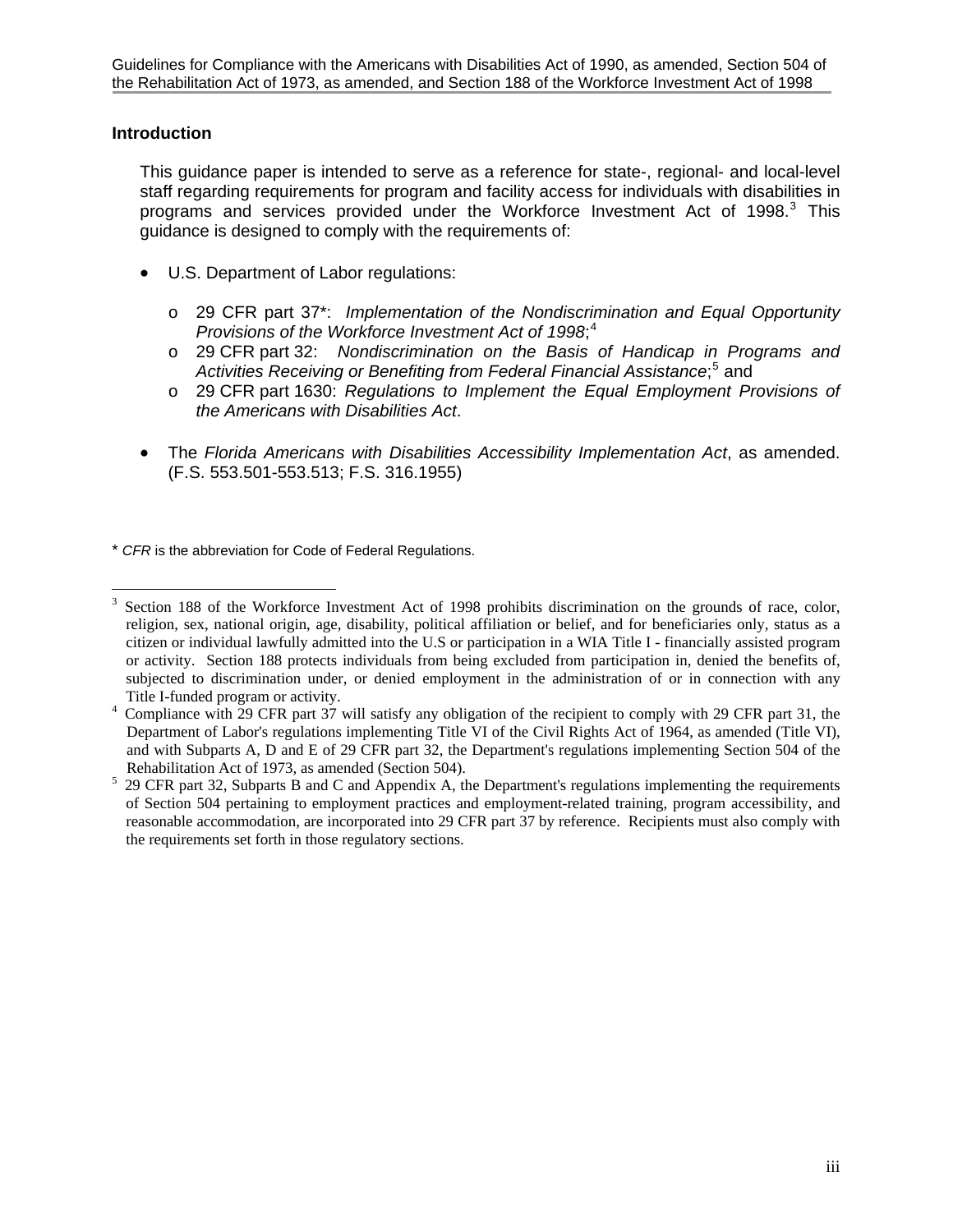# **I. Designation of a responsible employee**

(29 CFR 32.7)

*A recipient[6](#page-5-0) , other than a small recipient[7](#page-5-1) , shall designate at least one person to coordinate its efforts to comply with this [regulation]. Application notes:*

- *Agency for Workforce Innovation*: The Agency's equal opportunity officer serves as the Agency's disabilities-services coordinator. The role of the coordinator includes, but is not limited to, planning and coordinating ADA/Section 504/WIA nondiscrimination compliance efforts for the Agency and the regional workforce boards and investigating or coordinating the investigation of any allegations of discrimination under the applicable regulations.
- *Regional workforce boards*: Responsibility for disability-program coordination within the region may be assigned to the individual who is designated as the equal opportunity officer for the region or to another staff member. The responsibility should be included in the individual's job description. Responsibilities include adaptation and dissemination of these guidelines for application within the region.
- *One-stop operators*: The State's *Strategic Five Year Workforce Investment Plan* for Title I of the WIA, approved March 3, 2000, by the U. S. Department of Labor, Employment Training Administration, provided that at least one person will be named in each office as the specialist to assist individuals with disabilities.<sup>[8](#page-5-2)</sup> The "disability specialist" should maintain a working relationship with the RWB EO officer on ADA/Section 504/WIA nondiscrimination matters and issues to assure that communication, program and facility accessibility, and other disability-program requirements are met. The name of the disability specialist is to be made known to the public and posted conspicuously in each facility.<sup>[9](#page-5-3)</sup>
- *Service providers*: The name of the designated disabilities-services coordinator is to be made known to the public, and posted conspicuously in each facility.

 $\overline{a}$ 

<span id="page-5-0"></span><sup>6</sup> For purposes of this guidance, the Agency for Workforce Innovation, the regional workforce boards, one-stop operators and service providers are the "recipients." This is in reference to receiving federal financial assistance. 7

<span id="page-5-1"></span>Small recipient: A recipient (of federal financial assistance) who (a) serves a total of fewer than 15 beneficiaries during the entire grant year and (b) employs fewer than 15 employees on any given day during the grant year.

<span id="page-5-2"></span><sup>(29</sup> CFR 37.4)<br><sup>8</sup> Section IV-B-8. The named individual should work in that office.<br><sup>9</sup> Beginne having a Disability Program Navigator may profer to deci-

<span id="page-5-3"></span>Regions having a Disability Program Navigator may prefer to designate the Navigator as the region-level point of contact on ADA/Section 504/WIA nondiscrimination matters and issues.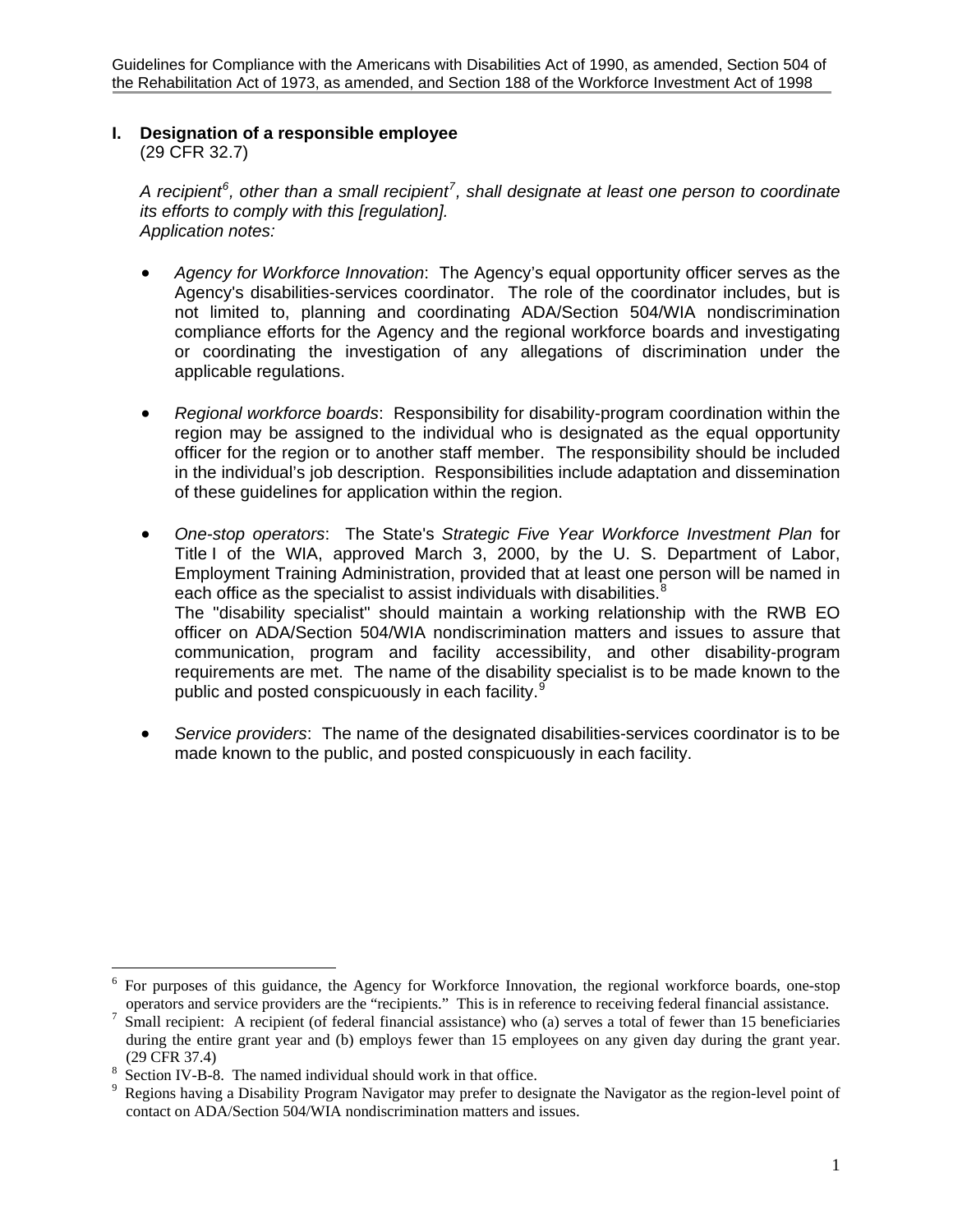Guidelines for Compliance with the Americans with Disabilities Act of 1990, as amended, Section 504 of the Rehabilitation Act of 1973, as amended, and Section 188 of the Workforce Investment Act of 1998

#### **II. Collection and recording of demographic information: general information**

*Federal regulations applicable to our programs require the collection, recording, and maintenance of demographic information about an individual's race/ethnicity, sex, age and, where known, disability status for:* 

- *1) applicants for programs and services, registrants, eligible applicants/registrants, participants and terminees; and,*
- *2) employees and applicants for employment.*[10](#page-6-0)

**Although we are required to collect and record this information, provision of this information by the individual is voluntary.** 

#### **What you** *must* **tell the individual before asking for the information:**

- providing the information is voluntary, *and*
- the information will be kept confidential as provided by law, *and*
- refusal to provide the information will not subject the applicant, employee or participant to any adverse treatment, *and*
- the information will be used only in accordance with the law.

Other regulations of the U. S. Department of Labor as well as regulations of the U.S. Departments of Education and Health and Human Services applicable to our programs, and regulations of the U.S. Equal Employment Opportunity Commission also require the collection and maintenance of demographic information.

<span id="page-6-0"></span> $10\,$ 10 29 CFR part 37, the U.S. Department of Labor's nondiscrimination regulations implementing section 188 of the Workforce Investment Act (WIA), states, in part:

Each recipient\* [of federal financial assistance] must collect such data and maintain such records. in accordance with procedures prescribed by the Director [of the Civil Rights Center (CRC)]. as the Director finds necessary to determine whether the recipient has complied or is complying with the nondiscrimination and equal opportunity provisions of WIA or this part. The system and format in which the records and data are kept must be designed to allow the Governor and CRC to conduct statistical or other quantifiable data analyses to verify the recipient's compliance with section 188 of WIA and this part.  $[37.37(b)(1)]$ 

Such records must include, but arc not limited to, records on applicants, registrants, eligible applicants/registrants, participants, terminees, employees and applicants for employment. Each recipient must record the race/ethnicity, sex, age and, where known, disability status of every applicant, registrant, eligible applicant/registrant, participant, terminee, applicant for employment, and employee. Such information must be stored in a manner that ensures confidentiality and must be used only for the purposes of: record keeping and reporting; determining eligibility, where appropriate, for WIA Title Ifinancially assisted programs or activities; determining the extent to which the recipient is operating its WIA Title I-financially assisted program or activity in a nondiscriminatory manner; or other use authorized by law.  $[37.37(b)(2)]$ 

 *<sup>\*</sup> Recipient* means any entity to which financial assistance under WIA Title I is extended, either directly from the Department or through the Governor or another recipient (including any successor, assignee, or transferee of a recipient), but excluding the ultimate beneficiaries of the WIA Title I-funded program or activity. (29 CFR 37.4)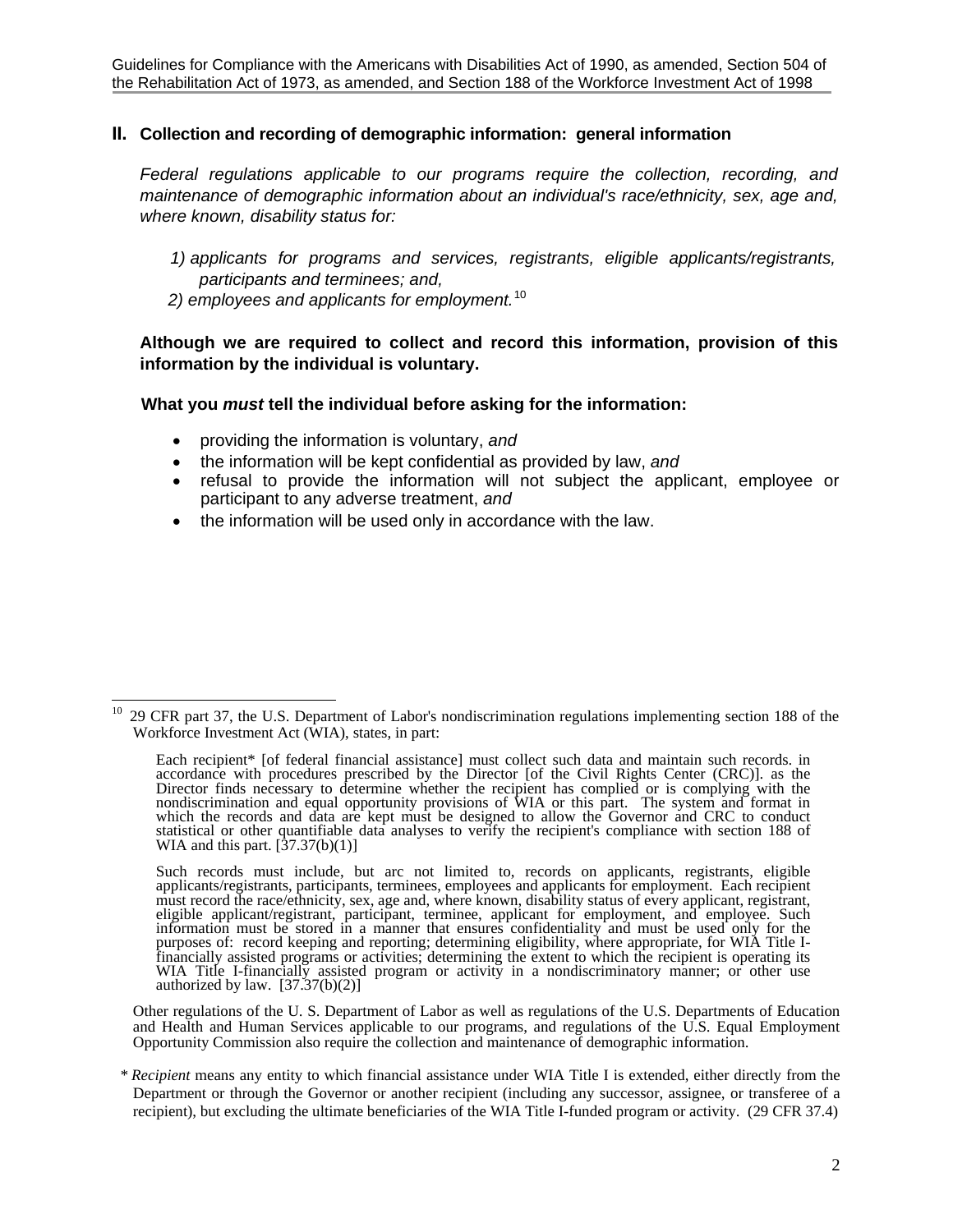## **III. Asking about disabilities or medical conditions**

## A. In the context of providing services in the One-Stop system

Where *services-related* standards apply, you have broad latitude in asking questions related to disability or medical conditions. In the *services* context, disability-related inquiries are *legal* -- *and recommended --* when:

- *screening* customers who have particular types of employment problems for signs of hidden disabilities;
- determining eligibility for *targeted programs*; and,
- determining whether -- and which -- *reasonable accommodations* would help customers succeed in employment.

Examples of activities to which *service-related* standards apply:

- assessment of skills, prior work experience and employability;
- creation of a service strategy; and,
- provision of supportive programs such as child care, transportation, housing assistance, and benefits counseling.

It's a good practice to tell the customer *why* you are asking medical or disability-related questions; that way, the customer has the information s/he needs in order to decide whether to disclose her/his medical or disability-related information.

## B. In the context of employment-related activities in the One-Stop system

Some practices that are permitted by regulation in the context of providing *services* are not permitted in the context of *employment-related activities.* Where *employmentrelated* standards apply, the questions you may ask are much more limited.

Employment-related standards apply to:

 $\overline{a}$ 

- employment-related training<sup>[11](#page-7-0)</sup> and
- job referral, job placement, and related activities of One-Stop agencies/programs/activities that are acting as "employment agencies."<sup>[12](#page-7-1)</sup>

In *employment-related* contexts, disability-related inquiries are *illegal*, except in certain circumstances (*for example*, placement in certain federal programs as veterans' representatives).

<span id="page-7-0"></span><sup>11</sup> *Employment-related training* is training that allows or enables an individual to obtain employment.

<span id="page-7-1"></span><sup>(29</sup> CFR 37.4). Examples include occupational skills training, on-the-job training and job-readiness training. 12 A One-Stop agency/program is acting as an "employment agency" when it regularly has as a principal function procuring employees for at least one employer or procuring work opportunities for customers.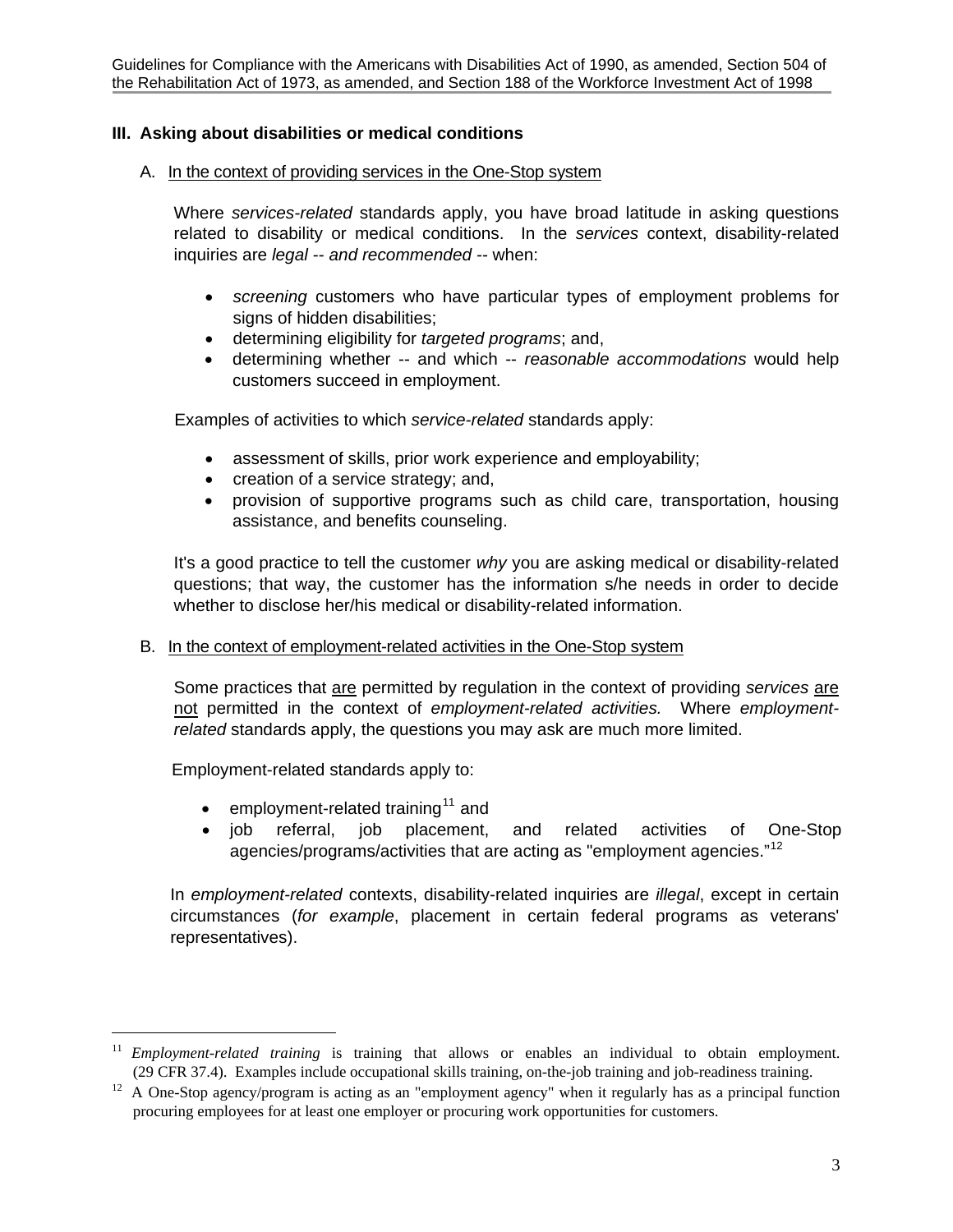Examples of when you *may not* ask disability-related questions:

- When you are a One-Stop staff person deciding whether to refer a customer to a particular job.
- When you are an employer or training instructor, and a customer is not performing well.

You *may* ask questions:

- about whether the customer can perform the specific job functions or has the necessary experience/education/licenses;
- about non-disability-related impairments *(for example,* "How did you break your leg?");
- about any current illegal use of drugs (alcohol-related questions are limited, however); and,
- if the person has disclosed a disability or has an obvious disability, about whether the person will need accommodations for the application process.

*See Section X for additional guidance regarding pre-employment inquiries in the selection and hiring process.* 

## **IV. Using information about a customer's disability**

## A. In the context of providing services

You *may* use it to determine:

- reasonable accommodations or modifications;
- appropriate auxiliary aids and services; and,
- appropriate assistive technology.

#### B. In the context of employment-related activities

You *may* talk with a customer about:

- whether s/he will need accommodations for the application process or
- whether s/he is interested in special employment programs for persons with her/his disability.

You *may not* use information about a customer's disability as the *sole basis* for deciding whether:

- to refer the customer to a particular job or
- to suggest a particular career path to the customer.

Based *solely* on a person's disability, referring him or her to a particular job or employer, or directing him or her to a particular profession or career path is illegal. Deciding on an *individualized basis*, with input from the customer, is appropriate - and required by law.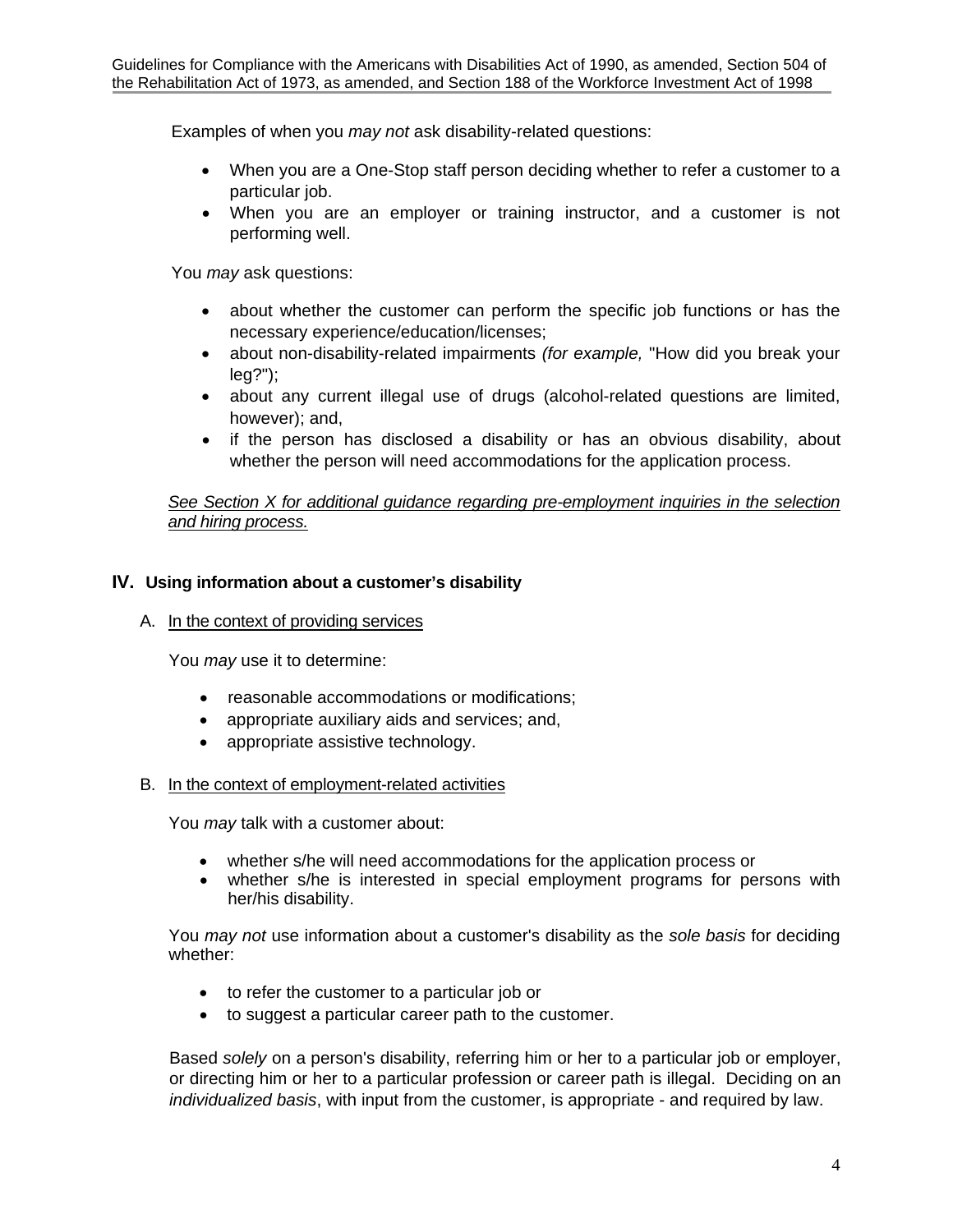## **V. Disclosing information about a customer's disability**

Confidentiality is paramount!

When and to whom disclosure may be made is extremely limited in either context: services or employment.

- *To supervisors, managers, and trainers* (who are part of internal operation, or at a service or training provider) – *but* only to explain limitations or reasonable accommodations for a particular individual.
- *To first aid and safety personnel but* only if the condition may require emergency treatment (including evacuation).
- *To others*  only on a "need-to-know" (that is, limited) basis.

You *must not* disclose medical or disability-related information to an employer to whom you are referring a customer or who is considering hiring a customer *unless:* 

- the job-seeker customer has made an *independent decision* to disclose to the employer; *and*
- the job-seeker has specifically *asked* the One-Stop Center or its staff to make the disclosure on his or her behalf; *and*
- the disclosure request *has been initiated by the job-seeker*, not by the One-Stop Center staff.

#### **VI. Access to services, activities and facilities**

(29 CFR 32.27(a); 29 CFR 32.28; and 29 CFR 37.9(d) through 37.9(f))

A. Programmatic accessibility

*A recipient shall operate each program or activity to which these regulations apply so that when each part is viewed in its entirety it is readily accessible to qualified individuals with a disability.* 

1. Integrated programs and services (29 CFR 32.4(b)(2),(3); 29 CFR 37.7(a)(4), 37.7(c), 37.7(d))

Aid, benefits, services or training, to be equally effective, are not required to produce the identical result or level of achievement for individuals with a disability as for others, but must afford individuals with a disability equal opportunity to obtain the same result, to gain the same benefit, or to reach the same level of achievement, in the most integrated setting appropriate to the person's needs.

## *Application note:*

Eliminate all blanket rules or screening criteria that require individuals with disabilities to participate in special programs. This does not mean that separate programs are not permitted, where necessary. However, an individual who wishes to participate in a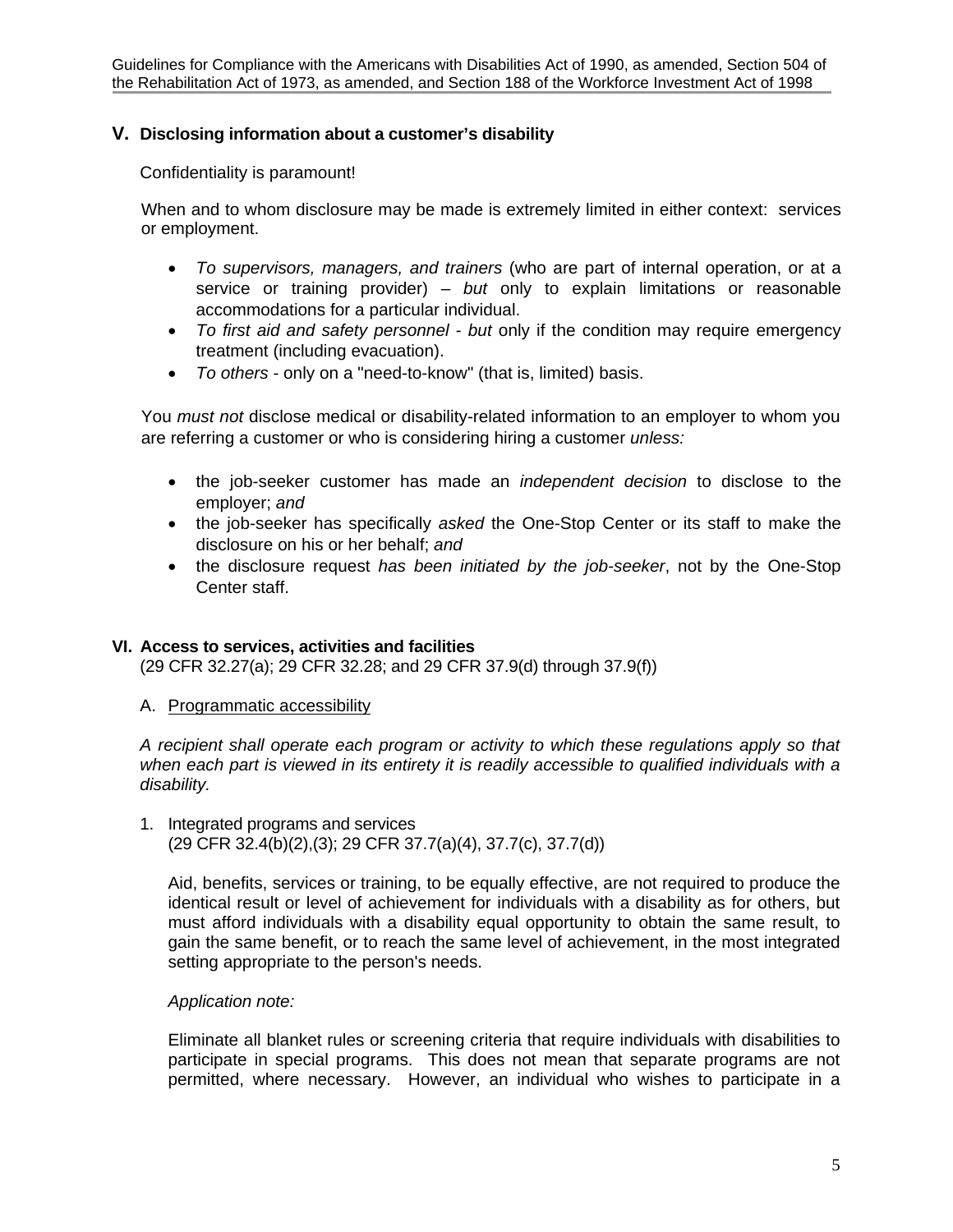program not designed specifically for individuals with disabilities cannot be denied access based solely on his or her disability.

2. Auxiliary aids and services (29 CFR 37.9)

> *A recipient must furnish appropriate auxiliary aids or services where necessary to afford individuals with disabilities an equal opportunity to participate in and enjoy the benefits of the WIA Title I—financially assisted program or activity. In determining what type of auxiliary aid or service is appropriate and necessary, such recipient must give primary consideration to the requests of the individual with a disability.*

### *Application notes:*

Any request for an aid or service must be honored *within a reasonable time, as determined by the recipient providing the service*. Not all aids and services may be available at every site but may be made available *within a reasonable time.* For example, if someone who is sight impaired wants to review complaint procedures, available in Braille but in limited copy and not at that location, arranging for the individual to return the following day, when the procedures could be made available, would be permissible.<sup>[13](#page-10-0)</sup>

Auxiliary aids may include brailled and taped written materials, interpreters or other effective methods of making orally delivered information available to persons with hearing impairments, readers for persons with visual impairments, equipment adapted for use by persons with manual impairments, and other similar services and actions. Recipients need not provide attendants, individually prescribed devices, readers for personal use or study, or other devices or services of a personal nature.

If not available or readily achievable, the recipient may offer an alternative form of accommodation. For example, reading information on a computer screen to an individual who is visually impaired when screen-reading software is not available.<sup>[14](#page-10-1)</sup>

Recipients should identify local resources to assist in providing services to individuals with disabilities. State agencies, such as the Division of Vocational Rehabilitation and the Division of Blind Services, as well as community-based organizations can assist in this task. Recipients can find vendor information for interpretive services, to include signlanguage interpretation, at the following web site:

[http://myflorida.com/owa\\_spurs/owa/spurs\\_www.commodities.display\\_vendors?commodity](http://myflorida.com/owa_spurs/owa/spurs_www.commodities.display_vendors?commodity_class_str=991&commodity_group_str=500&start_str=51) class\_str=991&commodity\_group\_str=500&start\_str=51.

<span id="page-10-0"></span> $13\,$ 13 Typically, vendor-provided interpretive services for individuals with hearing and/or speech impairments must be arranged one to three weeks in advance (because of the demand for vendor services). If the need for interpretive services is more immediate, local units within the Division of Vocational Rehabilitation or community-based

<span id="page-10-1"></span>organizations may be able to provide assistance or suggest other resources.<br><sup>14</sup> Recipients are reminded that the accommodation because of disability, for individuals who, in addition, have limited English proficiency (LEP), should also be in keeping with LEP guidelines.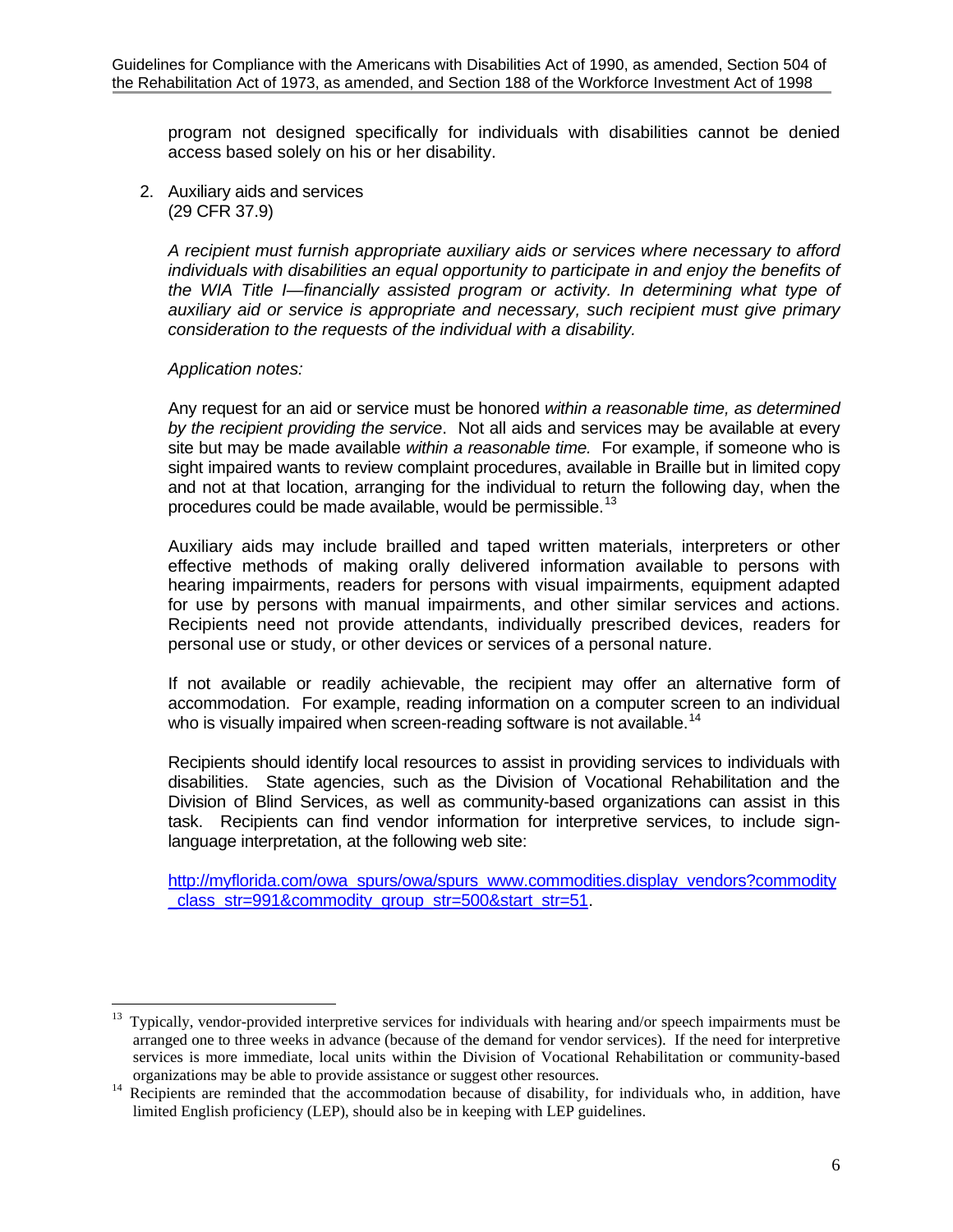- 3. Communication with individuals with disabilities (29 CFR 37.9)
	- a) General

*A recipient must ensure that interested individuals, including individuals with visual or hearing impairments, can obtain information as to the existence and location of accessible services, activities, and facilities.*

*Recipients must take appropriate steps to ensure that communication with beneficiaries, registrants, applicants, eligible applicants/registrants, participants, applicants for employment, employees and members of the public who are individuals with disabilities, is as effective as communication with others.* 

b) Telecommunications

Where a recipient communicates by telephone with beneficiaries, registrants, applicants, eligible applicants/registrants, participants, applicants for employment, and/or employees, the recipient must use telecommunications devices for individuals with hearing impairments (TTYs), or equally effective communications systems, such as telephone relay services.

- ► Communication when TTY equipment is available: When TTY equipment is available, all employees who will handle incoming calls must be trained in its use.
- Communication when TTY equipment is not available: All employees should become familiar with the services provided by the Florida Relay Service. This is discussed in more detail below.

Purchase and installation of TTY equipment, in the one-stop centers at a minimum, is encouraged. This enhances ongoing communication between customers with hearing or speech impairments and one-stop center staff. It also enhances communication between the customer and the potential employer or service provider on those occasions when employer/service-provider contact is established during the customer's visit to the one-stop center.

c) The Florida Relay Service<sup>[15](#page-11-0)</sup>

 $\overline{a}$ 

When TTY equipment is not available at your location and the person to be contacted (or contacting you) is hearing or speech impaired, a call may be placed through the Florida Relay Service.

<span id="page-11-0"></span><sup>&</sup>lt;sup>15</sup> Under the Americans with Disabilities Act, each state is required to have a relay service.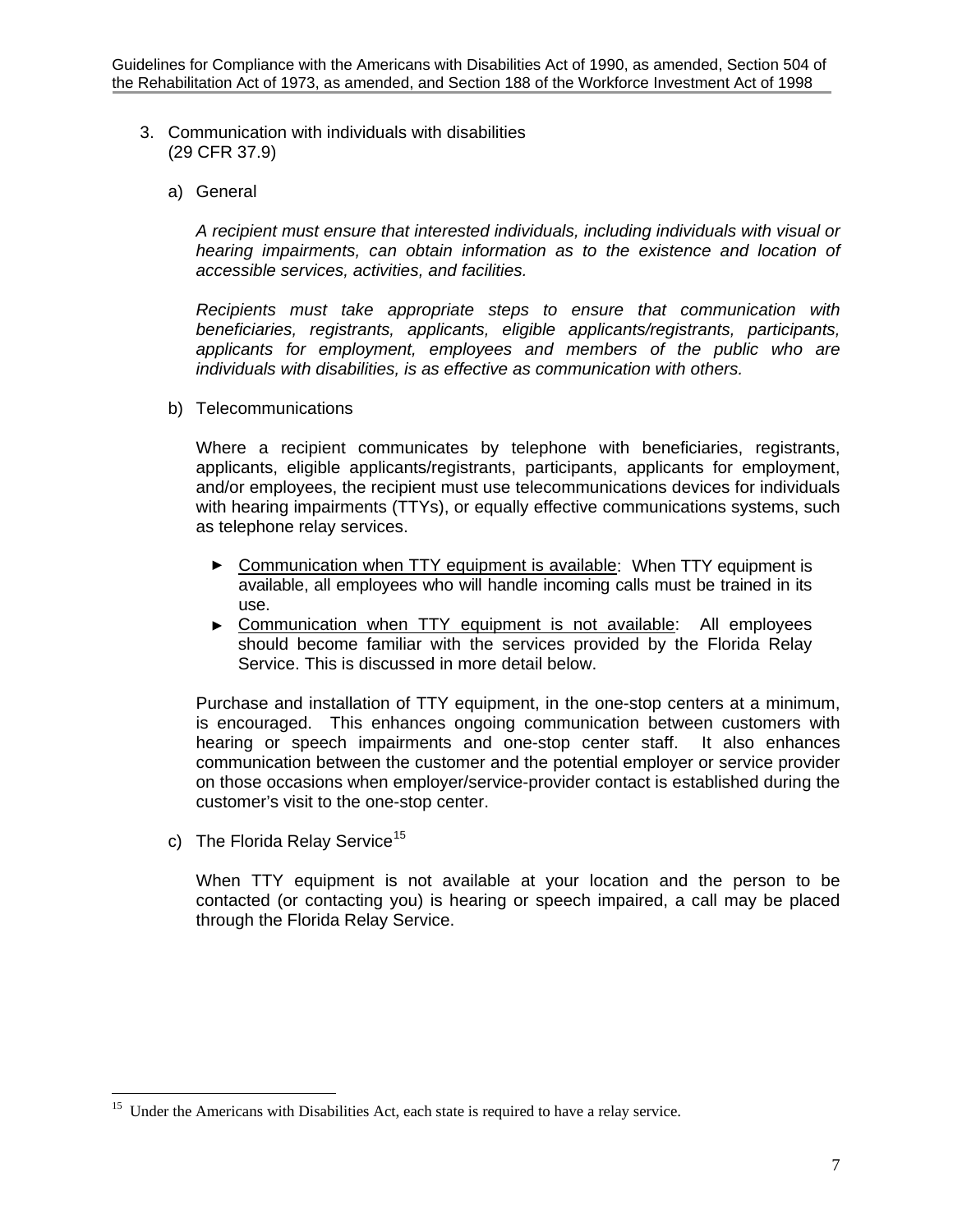To place a call, using a commercial telephone:

- 1) Dial 711 or dial 1-800-955-8770 (voice) or 1-800-955-8771 (TTY/VCO).[16](#page-12-0)
- 2) Give the relay service operator the number you wish to call.
- 3) Inform the operator if the person you are contacting does not speak English. Currently, 711 service through the Florida Relay Service is also available in Spanish, French, and Haitian Creole.

*Information regarding communications in Spanish, French or Haitian Creole can be obtained from the Florida Relay Service operators. The Florida Relay web site also has information. (See below.)* 

The Relay operator will use TTY equipment to relay your spoken communication and will verbally communicate the TTY response from your contact. If your call is interstate, the operator will contact the relay service in the other state.

*For more information about the Florida Relay Service and its operation, go to*  [www.ftri.org](http://www.ftri.org/). *Information about TTY equipment and service is also available through this web site.* 

**Providing telephone contact information, in a nutshell:** *If a commercial telephone number is included on a poster or flyer or in a publication or announcement to the public at large (for example:* "For more information or to register, call 555-1212."*), the TTY number or the number for the Florida Relay Service must be included also.*

- 4. Accommodation for meetings and training
	- a) Designating a contact person

 $\overline{a}$ 

A local contact person and contact information should be included on all announcements and notices about meetings, training, hearings, etc. Suggested language:

Individuals needing special accommodation to participate in (the meeting/hearing/training, etc.) should contact (*name of the designated employee*) no later than (specify the date, which should be not less than five working days prior to the meeting, training, etc.) at the following address and telephone number: (*Once again, include the TTY/TDD or Florida Relay number as well as the commercial telephone number.*)

<span id="page-12-0"></span><sup>16</sup> Some areas of the state may not recognize "711" as an operational number; therefore, including the "800" numbers is recommended.

<sup>&</sup>quot;VCO" stands for Voice Carry-Over. It is a feature that benefits the individual who has good verbal skills but poor hearing. This unique phone allows the hearing-impaired individual to speak on the phone and read what the other party is saying (on the phone) as text. The relay operator listens to the other party and types text messages, but does not interfere with what the hearing-impaired individual is saying.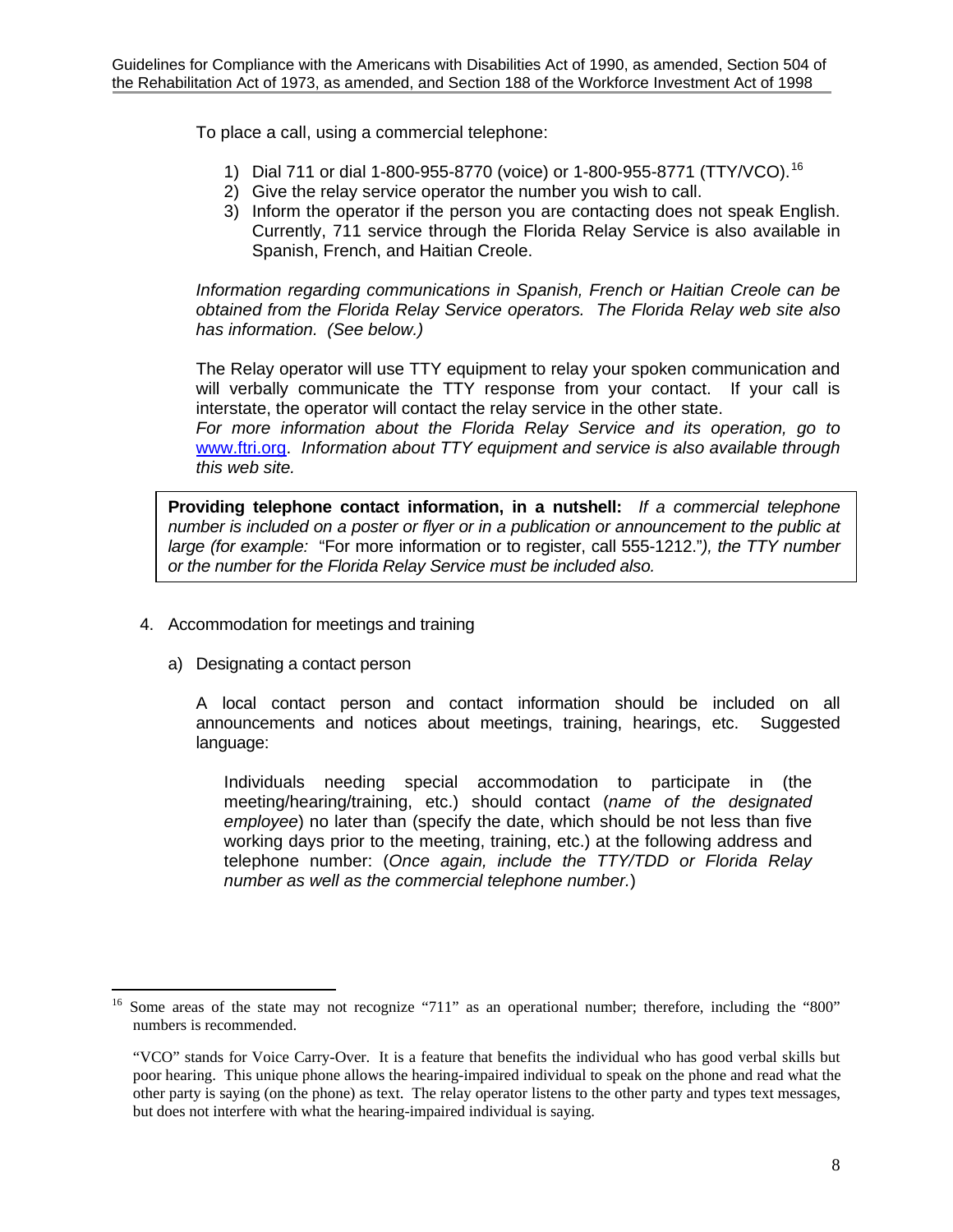b) Providing information in alternate format

Recipients should be prepared to provide information in alternate formats upon request, especially written information such as agendas, documents and publications. Alternate formats include: use of large-print documents, audio tape, Braille, ASCII (text) on computer diskette, Internet sites and e-mail. Video presentations should include onscreen captioning.

c) Accommodations for individuals with hearing impairments

A qualified sign-language interpreter may be required for oral presentations when an individual who is attending the meeting or training is hearing impaired. Technology now allows for oral presentations to be transcribed and projected onto a monitor or screen with minimal time delay.  $17<sup>17</sup>$  $17<sup>17</sup>$ 

### *Application note:*

When an auxiliary aid or service is required, the training provider must provide an opportunity for the individual to request the auxiliary aids and services of his or her choice and must honor the choice expressed by the individual, unless it can be demonstrated that the requested accommodation is not readily available while another equally effective means of accommodation or communication is available, or that use of the requested means would result in a fundamental alteration in the service, program, or activity or in undue financial and administrative burdens.

*For assistance in determining the availability of or resources for auxiliary aids or services, call the OCR at (850) 921-3201 (or SunCom 291-3201), via the Florida Relay System [dial 711 or 1-800-955-8770 (voice) or 1-800-955-8771 (TTY/VCO)] or contact the OCR via email, at [Civil.Rights@flaawi.com.](mailto:Civil.Rights@awi.state.fl.us)* 

- B. Facility accessibility
	- 1. New construction (29 CFR 32.28(a))

Each facility or part of a facility constructed by, on behalf of, or for the use of a recipient shall be designed and constructed in such manner that the facility or part of the facility is readily accessible to and usable by qualified handicapped individuals.

2. Alterations (29 CFR 32.28(b))

Each facility or part of a facility which is altered by, on behalf of, or for the use of a recipient after the effective date of this part in a manner that affects or could affect the usability of the facility or part of the facility shall, to the maximum extent feasible, be altered in such manner that the altered portion of the facility is readily accessible to and usable by qualified handicapped individuals.

<span id="page-13-0"></span><sup>17</sup> 17 Typically, vendor-provided interpretive services for individuals with hearing and/or speech impairments must be arranged one to three weeks in advance.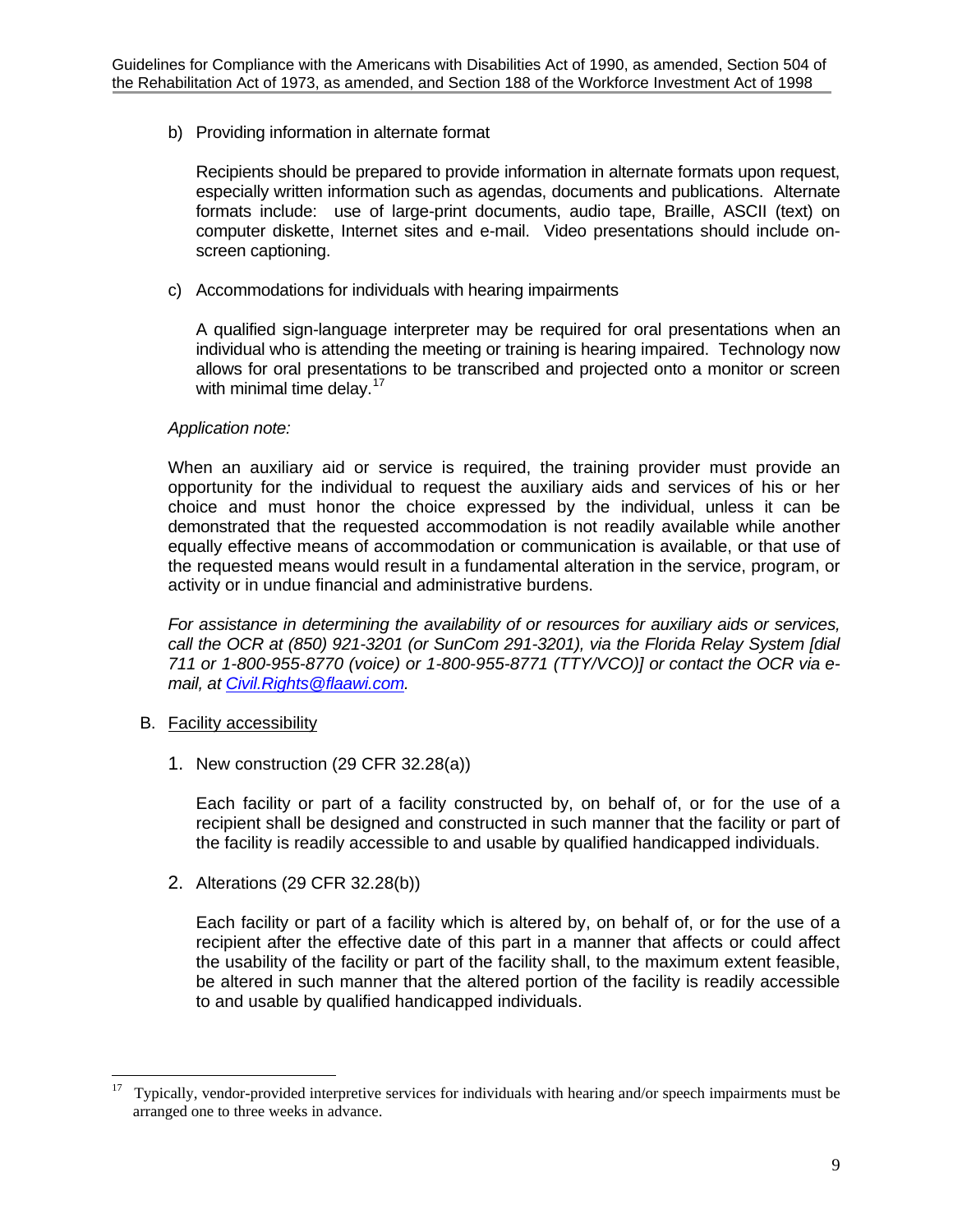## *Application notes*

A recipient must provide signage at a primary entrance to each of its inaccessible facilities, directing users to a location at which they can obtain information about accessible facilities.

The international symbol for accessibility must be used at each primary entrance of an accessible facility.

*Completion of the program- and facility-accessibility checklists that are part of these guidelines is discussed in Appendix A.* 

### **VII. Participation by individuals with disabilities in planning and decision-making activities**

Individuals with disabilities should be encouraged to participate as members of any oversight, planning and advisory boards or committees.

#### *Application note:*

When appointments are to be made to boards, commissions, councils, or other planning or advisory groups, local community organizations serving individuals with disabilities should be included among the contacts for suggested membership. Individuals from the private and public sectors, from business, education, government and services, who are also individuals with disabilities, may offer additional insight to ensure program success.

#### **VIII. Required notices**

### A. Notice of protection against discrimination (on the basis of disability) (29 CFR 37.5, 37.29)

*Recipients are required to provide initial and continuing notice of nondiscrimination on the basis of disability under applicable federal and state law.*

#### *Application note:*

The two posters required by applicable federal regulations are available through the Agency for Workforce Innovation's web site. These are:

- *Equal Employment Opportunity is the Law* (EEOC; in English and Spanish)
- *Equal Opportunity is the Law* (AWI; in English, Spanish, French and Haitian Creole)

To obtain copies of these posters, go to [www.floridajobs.org/PDG/posters.html](http://www.floridajobs.org/PDG/posters.html) or contact the agencies that produce these posters:

- EEOC: 1-800-669-3362; TTY: 1-800-669-6820
- AWI: (850) 921-3201; TTY: 711 (via the Florida Relay Service)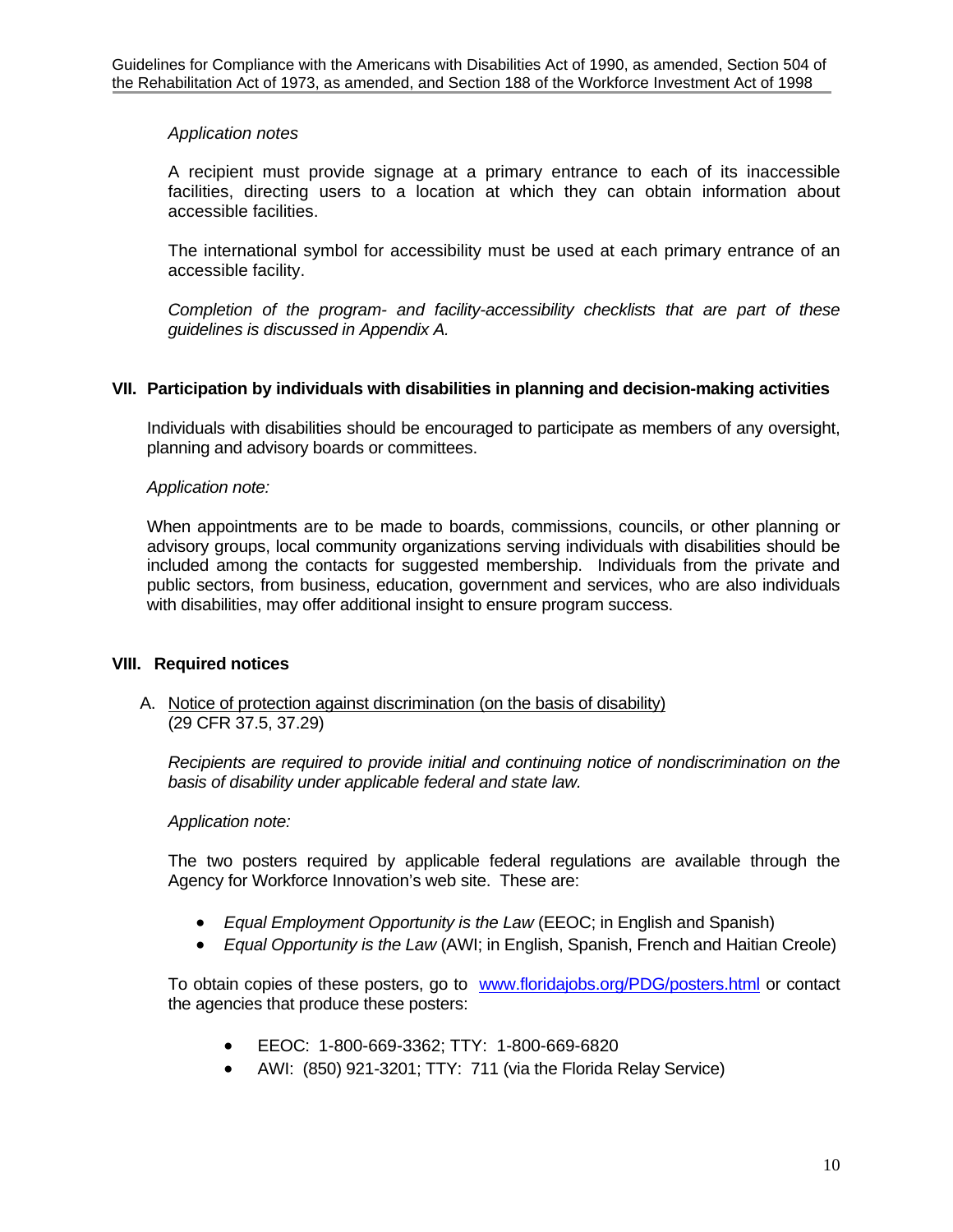*The AWI-produced poster is applicable to both employment and services. An audio version of* Equal Opportunity is the Law*, in the four languages shown above, is also available on the Internet, at:* [www.floridajobs.org/PDG/posters.html](http://www.floridajobs.org/PDG/posters.html)*.* 

Recipients are also required to post the following State of Florida poster: "Florida Law Prohibits Discrimination," which is applicable to employment only. Contact the Florida Commission on Human Relations at 850-488-7082 (voice or TTY/TDD) or, to leave a voice message only, 1-800-342-8170. This poster is not available on line.

These posters are to be prominently displayed and in appropriate locations. For example, posters applicable to customers should be displayed in waiting areas and resource rooms; posters applicable to employees and applicants for employment should be displayed in reception areas and employee break areas.<sup>[18](#page-15-0)</sup>

*Contact information for filing discrimination complaints is included on the posters; it is also available from the OCR at* [www.floridajobs.org/civilrights/index.html](http://www.floridajobs.org/civilrights/index.html) *or by calling (850) 921-3201.* 

B. Use of "tag lines" (29 CFR 37.34(a))

> Recipients must indicate that the WIA Title I-financially assisted program or activity is "an equal opportunity employer/program" and that "auxiliary aids and services are available upon request to individuals with disabilities."

## *Application notes:*

This information must be included in recruitment brochures and other materials that are ordinarily distributed or communicated in written or oral form, electronically, and/or on paper to staff, customers and the public at large that describe:

- the programs under the WIA or
- the requirements for program participation.

This notice must be available in written and oral format, to include electronic communication.<sup>[19](#page-15-1)</sup> The notice should be included on the web-site home page as well as on any web page that can be accessed directly via the Internet.

*This notice can be seen on the Agency's web site, at* [www.floridajobs.org](http://www.floridajobs.org/) *and is included on the poster* Equal Opportunity is the Law.

<span id="page-15-0"></span> $18\,$ 18 In addition to the notices and posters discussed in this guidance, recipients of federal financial assistance from the U.S. Department of Health and Human Services must also post that department's nondiscrimination policy and notice of right to file a complaint. This policy and notice, applicable to Welfare Transition Program operation, is

<span id="page-15-1"></span>also available on the AWI web site, at: [www.floridajobs.org/PDG/posters.html](http://www.floridajobs.org/PDG/posters.html).<br><sup>19</sup> This includes materials that are published or broadcast through the news media describing:

<sup>(1)</sup> any programs or activities that are financially assisted under WIA Title I, or

<sup>(2)</sup> the requirements for participation in such programs and activities by recipients and participants.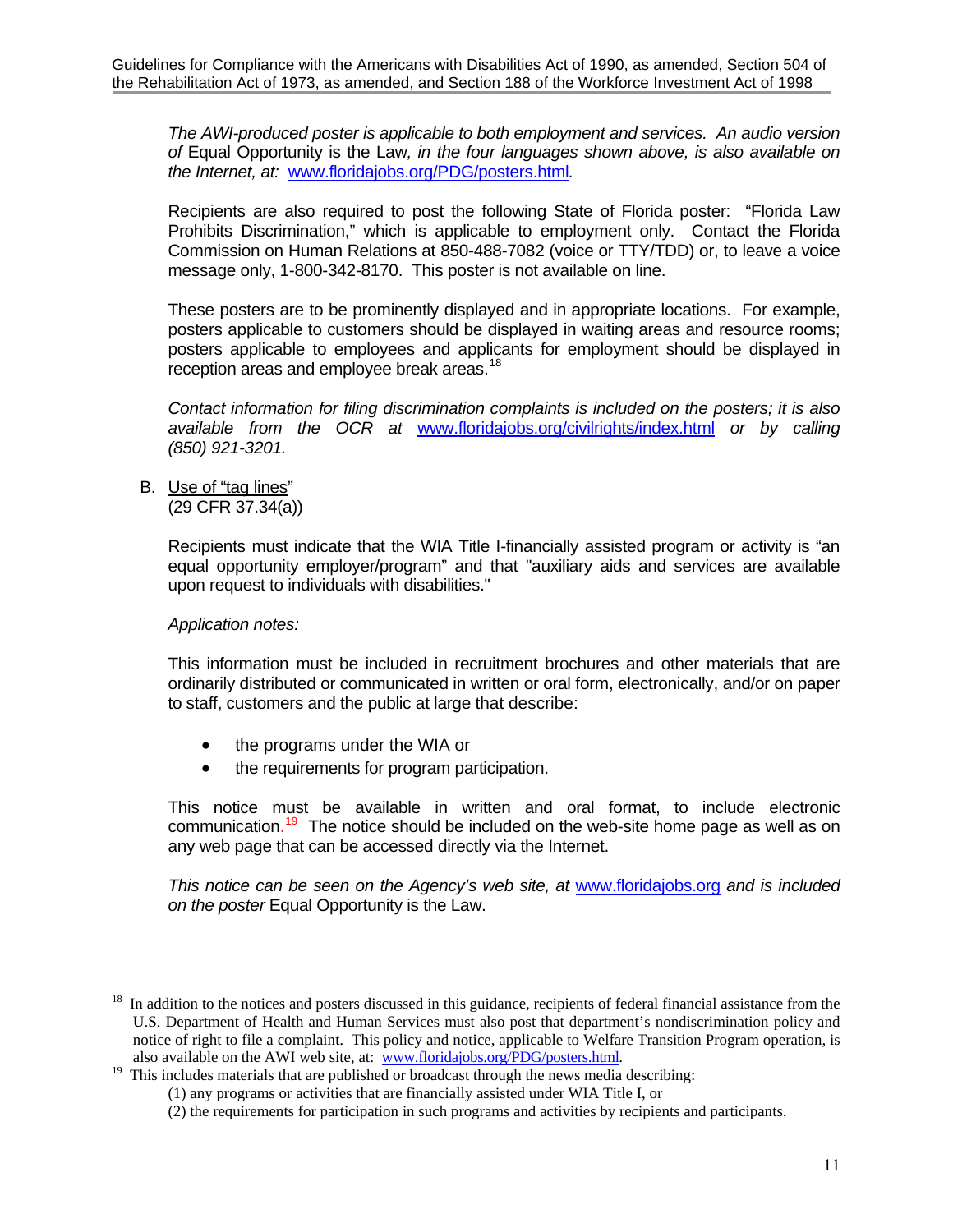*The notice is also available for printing on small labels--for pasting on pamphlets, brochures, etc. that are presently in stock and that do not include this required notice. The label templates, in English, Spanish, French and Haitian Creole, are at* [www.floridajobs.org/civilrights/ocr\\_labels.html](http://www.floridajobs.org/civilrights/ocr_labels.html).

### C. Recommended language

The following is the recommended language for all materials distributed to staff, clients, or the public at large that describe positions or activities financially assisted under Title I of WIA or the requirements for participation in such programs:

An equal opportunity employer/program. Auxiliary aids and services are available upon request to individuals with disabilities. All voice telephone numbers in this document may be reached by persons using TTY/TDD equipment via the Florida Relay Service at 711.

Similar language is recommended for use on a website:

An equal opportunity employer/program. Auxiliary aids and services are available upon request to individuals with disabilities. All voice telephone numbers on this web site may be reached by persons using TTY/TDD equipment via the Florida Relay Service at 711.

*For additional guidance regarding the use of tag lines, refer to the memorandum dated November 17, 2006, from Wyatt Pope, Deputy Director for Workforce Services, to the Regional Workforce Board Directors, subject:* Non-discrimination Disability Requirements*. A copy is available on line at:* 

[www.floridajobs.org/onestop/2006MemorandumsbyDate.html](http://www.floridajobs.org/onestop/2006MemorandumsbyDate.html).

## **IX. Reasonable accommodation**

(29 CFR 37.4, 37.8, except as noted)

*Reasonable accommodation means the changes and modifications which can be made in the structure of a job or employment and training, or in the manner in which a job is performed or employment and training program is conducted, unless it would impose an undue hardship on the operation of the recipient's program or activity. (29 CFR 32.3)* 

- A recipient must provide reasonable accommodation to qualified individuals with disabilities who are applicants, registrants, eligible applicants/registrants, participants, employees, or applicants for employment, unless providing the accommodation would cause undue hardship.[20](#page-16-0)
- A recipient must also make reasonable modifications in policies, practices, or procedures when the modifications are necessary to avoid discrimination on the basis of disability, unless making the modifications would fundamentally alter the nature of the service, program, or activity. $21$

 $\overline{a}$ 

<span id="page-16-1"></span><span id="page-16-0"></span><sup>&</sup>lt;sup>20</sup> See Appendix B for discussion of "undue hardship."<br><sup>21</sup> See Appendix B for discussion of "fundamental alter

See Appendix B for discussion of "fundamental alteration."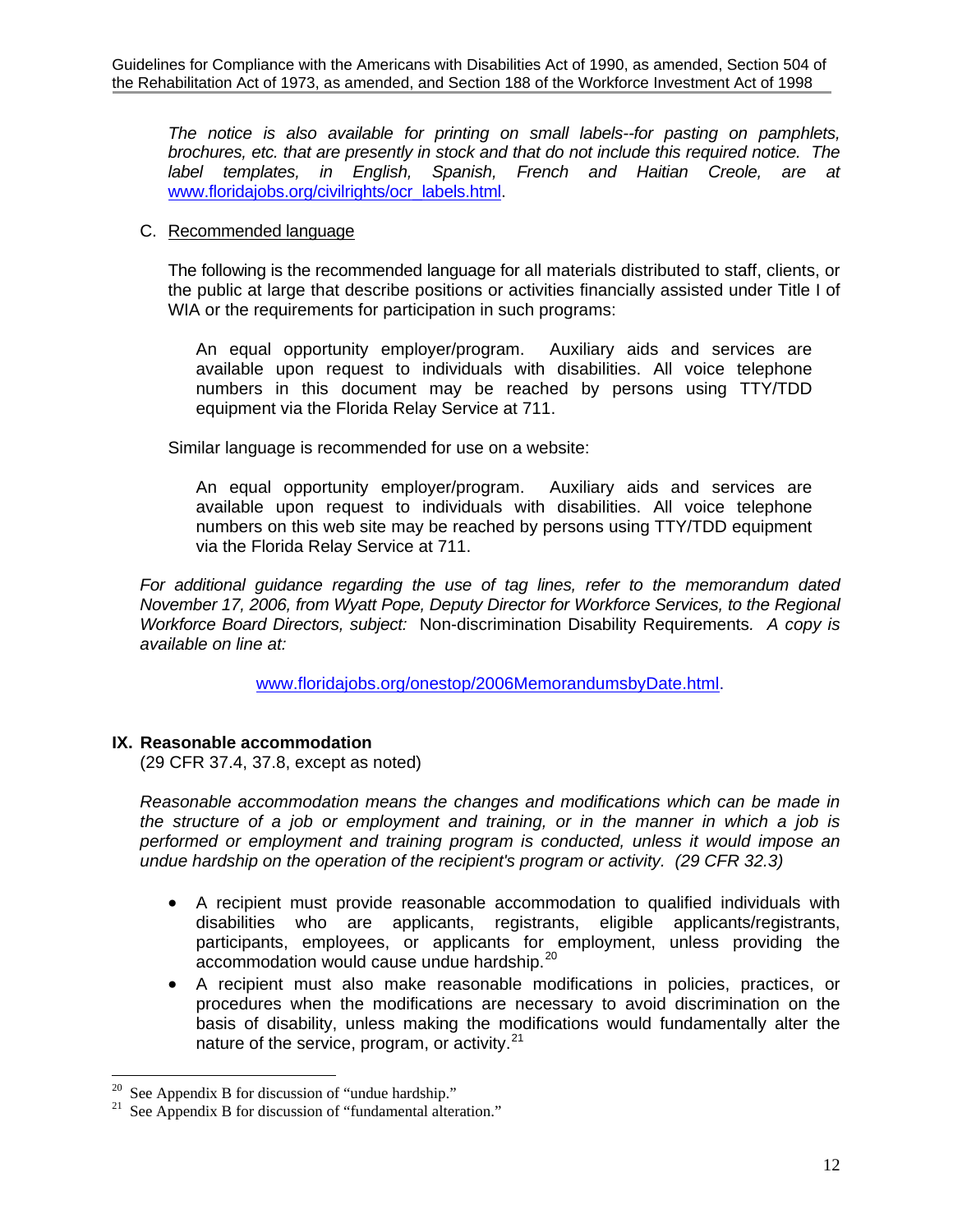Reasonable accommodation may include:

- modifications or adjustments to an application/registration process that enables a qualified applicant/registrant with a disability to be considered for the aid, benefits, services, training, or employment that the qualified applicant/registrant desires;
- modifications or adjustments that enable a qualified individual with a disability to perform the essential functions of a job or to receive aid, benefits, services, or training equal to that provided to qualified individuals without disabilities; $^{22}$  $^{22}$  $^{22}$  and,
- modifications or adjustments that enable a qualified individual with a disability to enjoy the same benefits and privileges of the aid, benefits, services, training, or employment as are enjoyed by other similarly situated individuals without disabilities.

Examples of reasonable accommodation include:

- making existing facilities accessible to and usable by individuals with disabilities;
- restructuring of a job or a service, or of the way in which aid, benefits, or training is/are provided;
- part-time or modified work or training schedules;
- acquisition or modification of equipment or devices;
- appropriate adjustment or modifications of examinations, training materials, or policies; and,
- the provision of readers or interpreters.

Determining the appropriate, reasonable accommodation

It may be necessary for the recipient to initiate an informal, interactive process with the qualified individual with a disability in need of the accommodation. This process should identify the precise limitations resulting from the disability and potential reasonable accommodations that could overcome those limitations.

The Job Accommodation Network ("JAN") is a valuable resource for information about employment-related accommodations. The information is free. Go to the website: [www.jan.wvu.edu/](http://www.jan.wvu.edu/) or call1-800-526-7234 (voice or TTY). The OCR website has additional Information and suggested resources about serving individuals with disabilities. Go to: [www.floridajobs.org/civilrights/ocr\\_disabilities.html](http://www.floridajobs.org/civilrights/ocr_disabilities.html).

*See Appendix C for discussion about documentation of reasonable accommodation.* 

 $\overline{a}$ 

<span id="page-17-0"></span> $22$  These modifications or adjustments may be made to:

<sup>(1)</sup> the environment where work is performed or aid, benefits, services, or training are given; and

<sup>(2)</sup> the customary manner in which, or circumstances under which, a job is performed or aid, benefits, services, or training are given.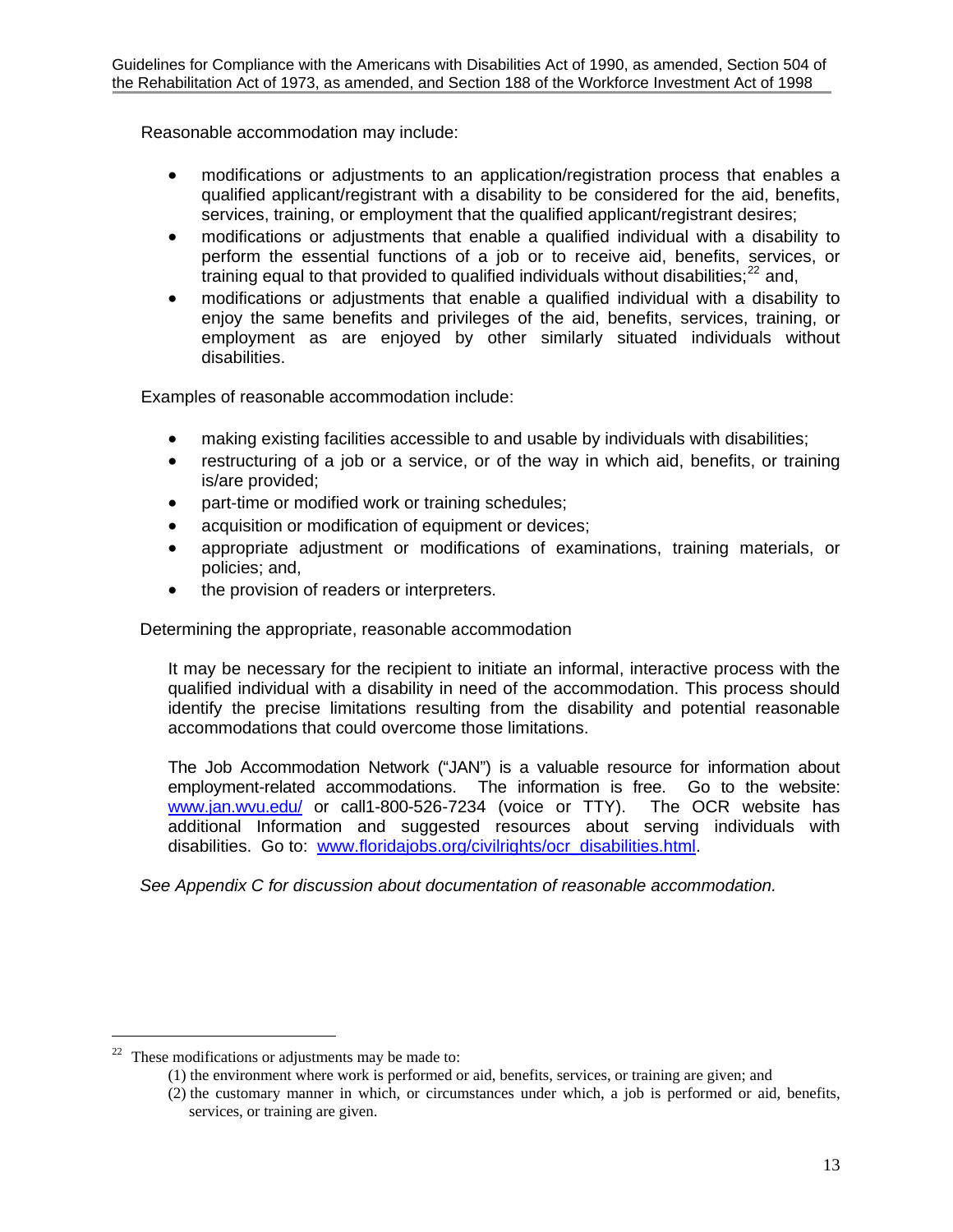Guidelines for Compliance with the Americans with Disabilities Act of 1990, as amended, Section 504 of the Rehabilitation Act of 1973, as amended, and Section 188 of the Workforce Investment Act of 1998

## **X. Pre-employment inquiries**

(29 CFR 1630.13, 1630.14; 29 CFR 32.15(a) through (c))

*It is unlawful for a recipient to make inquiries as to whether an applicant is an individual with a disability or as to the nature or severity of such disability. A recipient may make preemployment inquiries into the ability of an applicant to perform job-related functions, and/or may ask an applicant to describe or to demonstrate how, with or without reasonable accommodation, the applicant will be able to perform job-related functions.* 

#### *Application notes:*

This prohibition is not limited to direct questions, but includes questions that may reveal the existence of a disability. "What are your current sick leave balances?" is an example of an inquiry that is not permitted. However, the recipient may provide information on the attendance policy and ask if the applicant will be able to meet the requirements.

A pre-employment inquiry regarding a disability is permissible when required by another federal law or regulation, such as those applicable to disabled veterans and veterans of the Vietnam era.<sup>[23](#page-18-0) and 24</sup>

Pre-offer employment physicals are prohibited.

**Note:** These guidelines on pre-employment inquiries also apply to the job-applicant ("job seeker") screening and referral services provided by the one-stop operators and service providers. Remember: Disclosure of a disability is voluntary.

## **XI. Recordkeeping**

(29 CFR 1630.13, 1630.14; 29 CFR 32.15(d))

*Information from all medical examinations and inquiries must be kept apart from general personnel files as a separate, confidential medical record, available only under limited conditions.* 

#### *Application notes:*

Recipients should remove all forms from personnel or participant files that inquire about medical information, such as a state Disabled Employee Information Form and State of Florida Workers' Compensation Trust Fund information, or other information that is required among the forms to be included in the file. Information that is required by state policy, procedures or statutes that include medical information must be kept in a separate file with limited access.

<span id="page-18-0"></span> $23\,$ 23 Pre-employment inquiries about disabilities may be necessary under such laws to identify applicants or clients

<span id="page-18-1"></span>with disabilities in order to provide them with required special services.<br><sup>24</sup> As a federal contractor (under the Job Corps Program), the Agency for Workforce Innovation is also required to comply with section 503 of the Rehabilitation Act of 1973, as amended. Section 503 requires Government contractors and subcontractors to take affirmative action to employ and advance in employment qualified individuals with disabilities.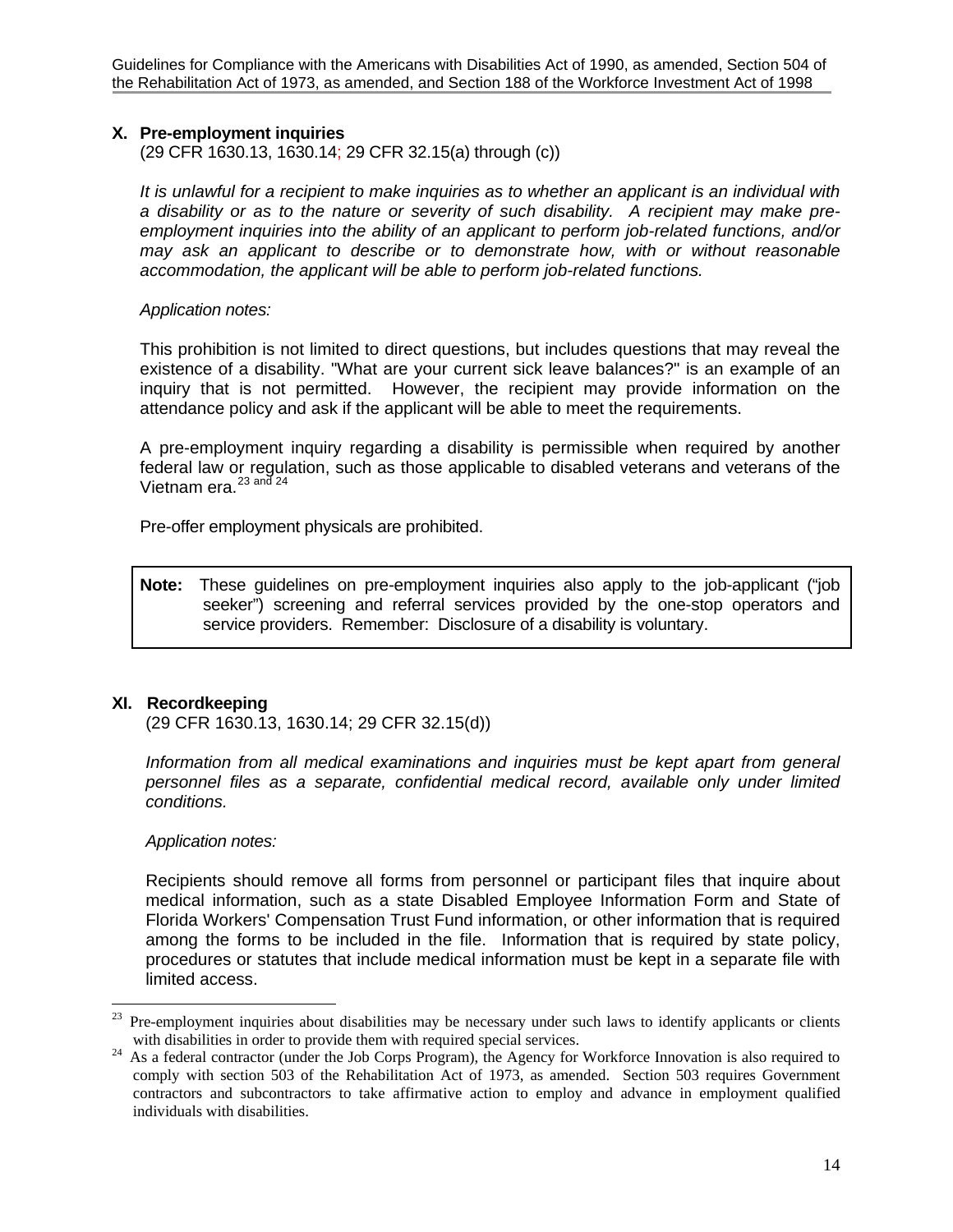Information obtained during pre-employment inquiries and the course of employment must also be kept separate. Examples include: requests for reasonable accommodation, requests for medical leaves of absence, sick-leave pool usage, return-to-work certification, and records of workers' compensation injuries.

Participant medical records are confidential and must be maintained separately. In addition, medical records received from a health insurance portability and accountability (HIPAA) covered entity may require additional confidentiality or security provisions.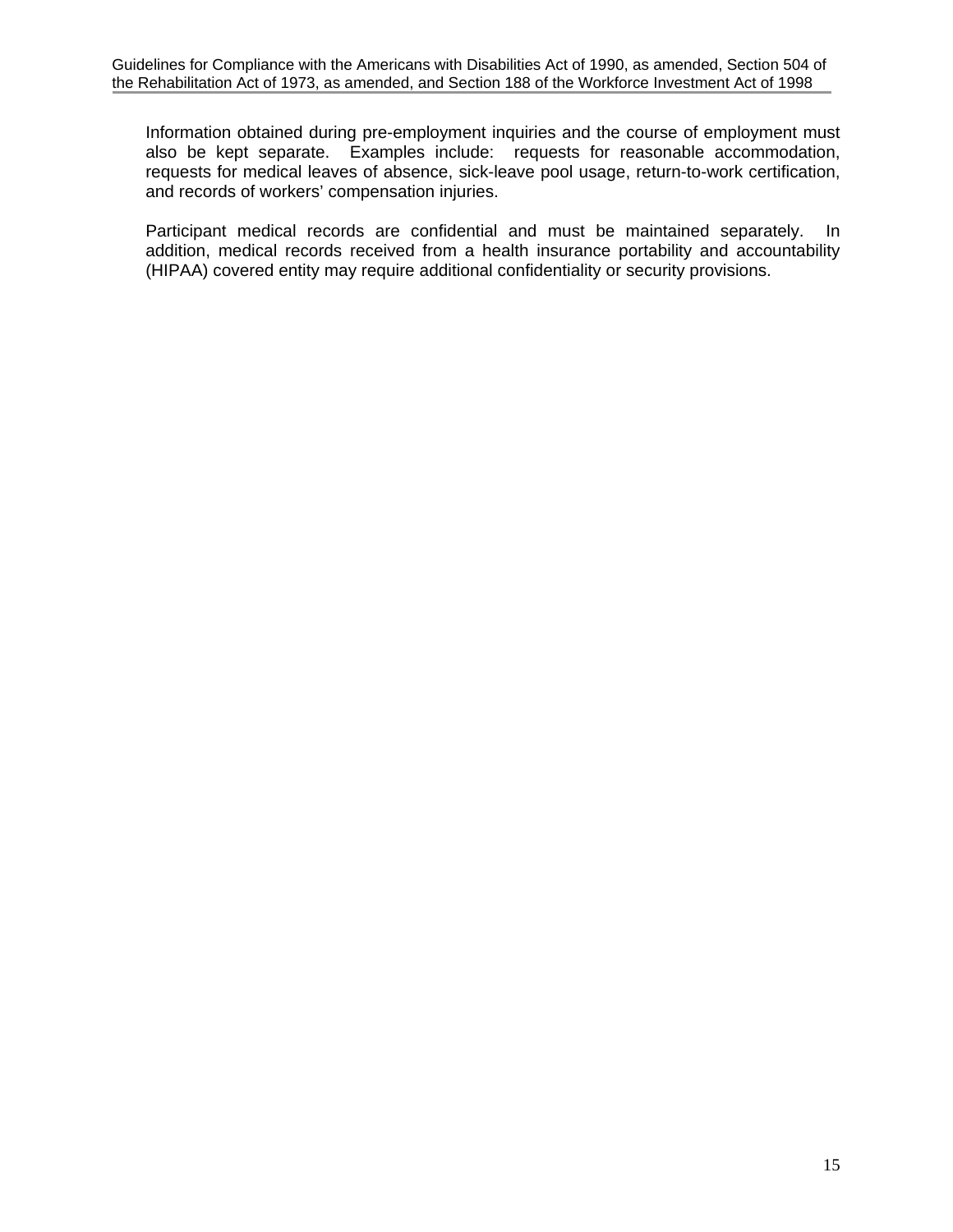## **Appendix A: Accessibility checklists and program-monitoring information**

The following checklists related to compliance with these guidelines are to be completed where applicable, updated as appropriate, and kept on file locally until no longer applicable:

- [Facility-Accessibility Checklist](http://www.floridajobs.org/pdg/ada/adachecklist.htm)
- [Information-Technology \(IT\) Equipment-Accessibility Checklist](http://www.doleta.gov/disability/htmldocs/ite_accesschecklist.htm)
- [Software-Accessibility Checklist](http://www.doleta.gov/disability/htmldocs/soft_accessibility_checklist.htm)
- [Web-Page Accessibility Checklist](http://www.doleta.gov/disability/htmldocs/web_accesschecklist.htm)
- [WIA Disability Checklist](http://www.floridajobs.org/civilrights/moa/tabs/5-c.doc)<sup>[25](#page-20-0)</sup>

**For current programs and existing facilities (as of April 26, 2004):** The checklists were to be completed no later than June 30, 2004. $^{26}$  $^{26}$  $^{26}$ 

**For new programs and providers:** The checklists are to be completed as part of the one-stop operator or service-provider selection process.

**For new facilities (leased or owned):** The facility-accessibility checklist is to be completed prior to final facility acceptance.

The completed checklists are to be made available to federal, state and regional-board program-monitoring staff upon request.

 $\overline{a}$ 

<span id="page-20-0"></span><sup>25</sup> The WIA Disability Checklist is based on the *WIA Section 188 Disability Checklist*, produced by the Civil Rights Center, U.S. Department of Labor, in July 2003.<br><sup>26</sup> Per the guidance issued on April 26, 2004 (AWI FG 04-042).

<span id="page-20-1"></span>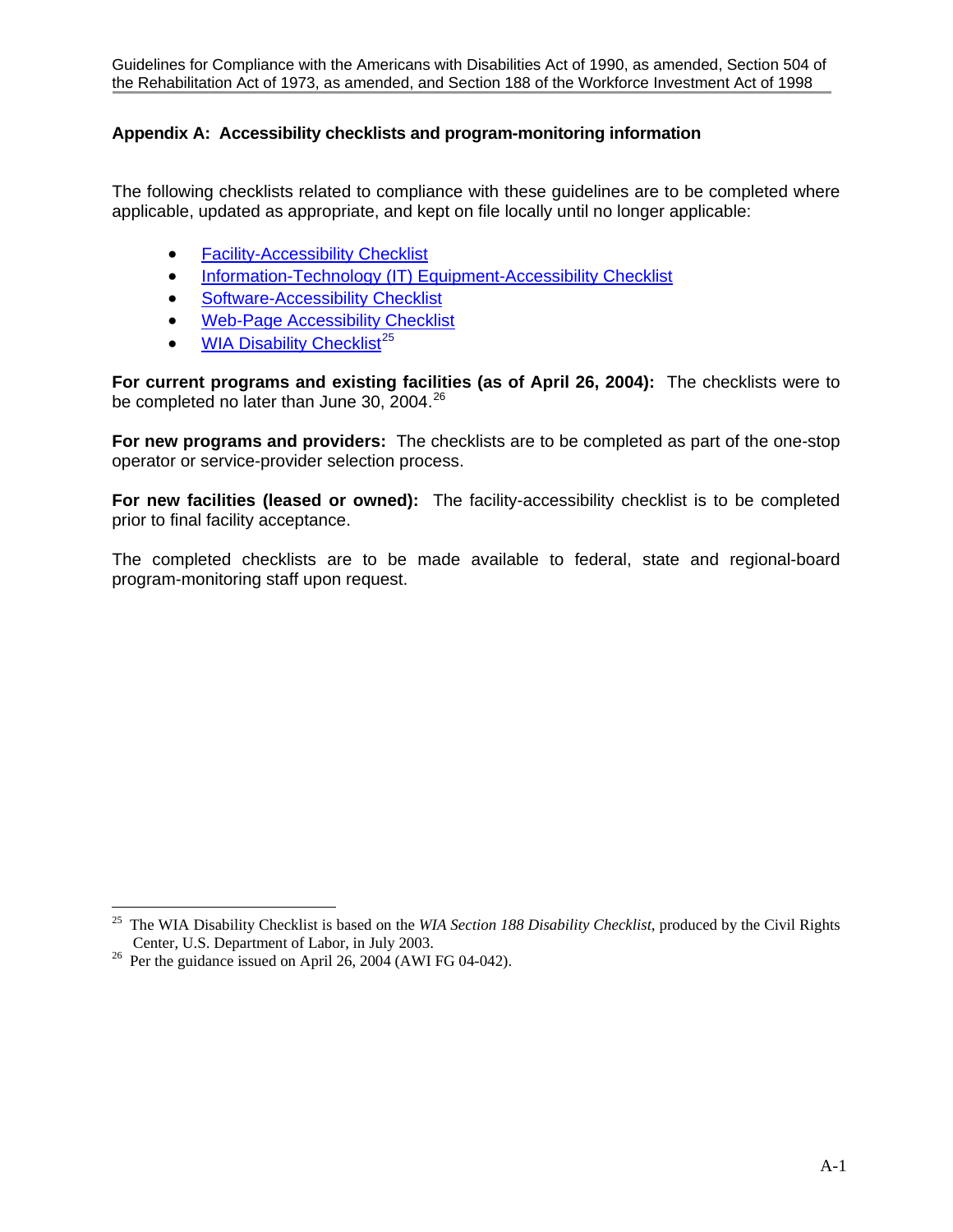## **Appendix B: Key terms: definitions and discussion (29 CFR 32.3; 29 CFR 37.4; 29 CFR 1630.2)**

**Disability** means, with respect to an individual —

- A physical or mental impairment that substantially limits one or more of the major life activities of such individual;
- A record of such an impairment; or
- Being regarded as having such an impairment.

### **Exception to the definition** of "disability

• individuals currently engaging in the illegal use of drugs, when the recipient acts on the basis of such use.

**However,** the term "disability" may not exclude an individual who:

- (1) Has successfully completed a supervised drug rehabilitation program and is no longer engaging in the illegal use of drugs, or has otherwise been rehabilitated successfully and is no longer engaging in the illegal use of drugs; or
- (2) Is participating in a supervised rehabilitation program and is no longer engaging in such use; or
- (3) Is erroneously regarded as engaging in such use, but is not engaging in such use.

It shall not be a violation of these regulations for a recipient to adopt or administer reasonable policies or procedures, including but not limited to drug testing, designed to ensure that an individual described in subparagraph (1) or (2) (above) is no longer engaging in the illegal use of drugs. (See §1630.16(c) Drug testing).

#### **Disability does not include:**

- Transvestism, transsexualism, pedophilia, exhibitionism, voyeurism, gender identity disorders not resulting from physical impairments, or other sexual behavior disorders;
- Compulsive gambling, kleptomania, or pyromania; or
- Psychoactive substance use disorders resulting from current illegal use of drugs.

**Homosexuality and bisexuality** are not impairments and so are not disabilities as defined in these regulations.

## **Essential functions**

• In general. The term means the fundamental job duties of the employment position the individual with a disability holds or desires. The term "essential functions" does not include the marginal functions of the position.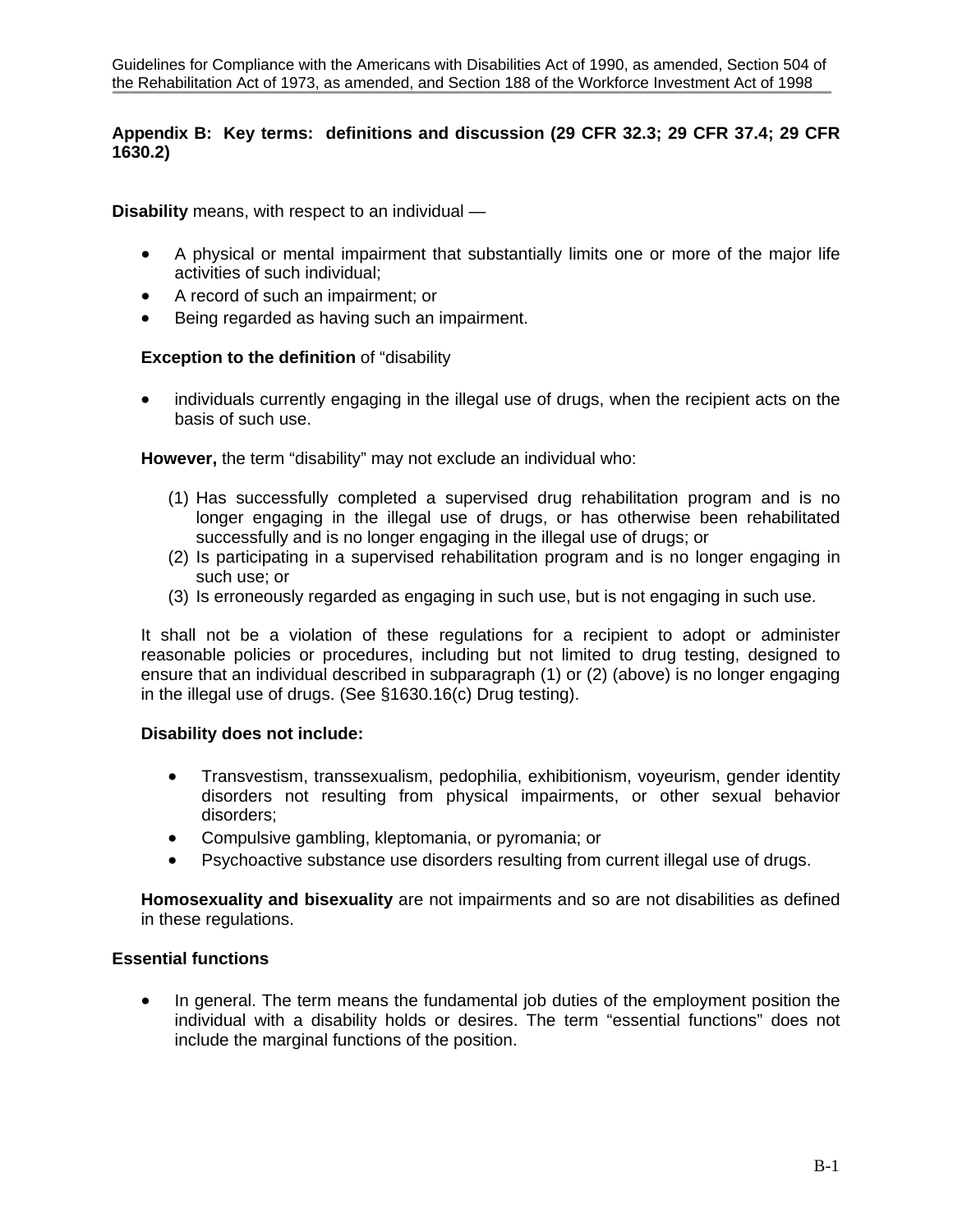- A job function may be considered essential for any of several reasons, including but not limited to the following:
	- the reason the position exists is to perform that function;
	- because of the limited number of employees available among whom the performance of that job function can be distributed; and/or
	- the function may be highly specialized so that the incumbent in the position is hired for his or her expertise or ability to perform the particular function.
- Evidence of whether a particular function is essential includes, but is not limited to:
	- the employer's judgment as to which functions are essential;
	- written job descriptions prepared before advertising or interviewing applicants for the job;
	- the amount of time spent on the job performing the function;
	- the consequences of not requiring the incumbent to perform the function;
	- the terms of a collective bargaining agreement;
	- the work experience of past incumbents in the job; and/or
	- the current work experience of incumbents in similar jobs.

### **Fundamental alteration** means

- a change in the essential nature of a program or activity (as defined in 29 CFR part 37), including but not limited to an aid, service, benefit, or training; or
- a cost that a recipient can demonstrate would result in an undue burden.

**Factors to be considered** in making the determination whether the cost of a modification would result in such a burden include:

- the nature and net cost of the modification needed, taking into consideration the availability of tax credits and deductions, and/or outside financial assistance, for the modification;
- the overall financial resources of the facility or facilities involved in the provision of the modification, including:
	- the number of persons aided, benefited, served, or trained by, or employed at, the facility or facilities; and
	- the effect the modification would have on the expenses and resources of the facility or facilities;
- the overall financial resources of the recipient, including:
	- the overall size of the recipient;
	- the number of persons aided, benefited, served, trained, or employed by the recipient; and
	- the number, type and location of the recipient's facilities;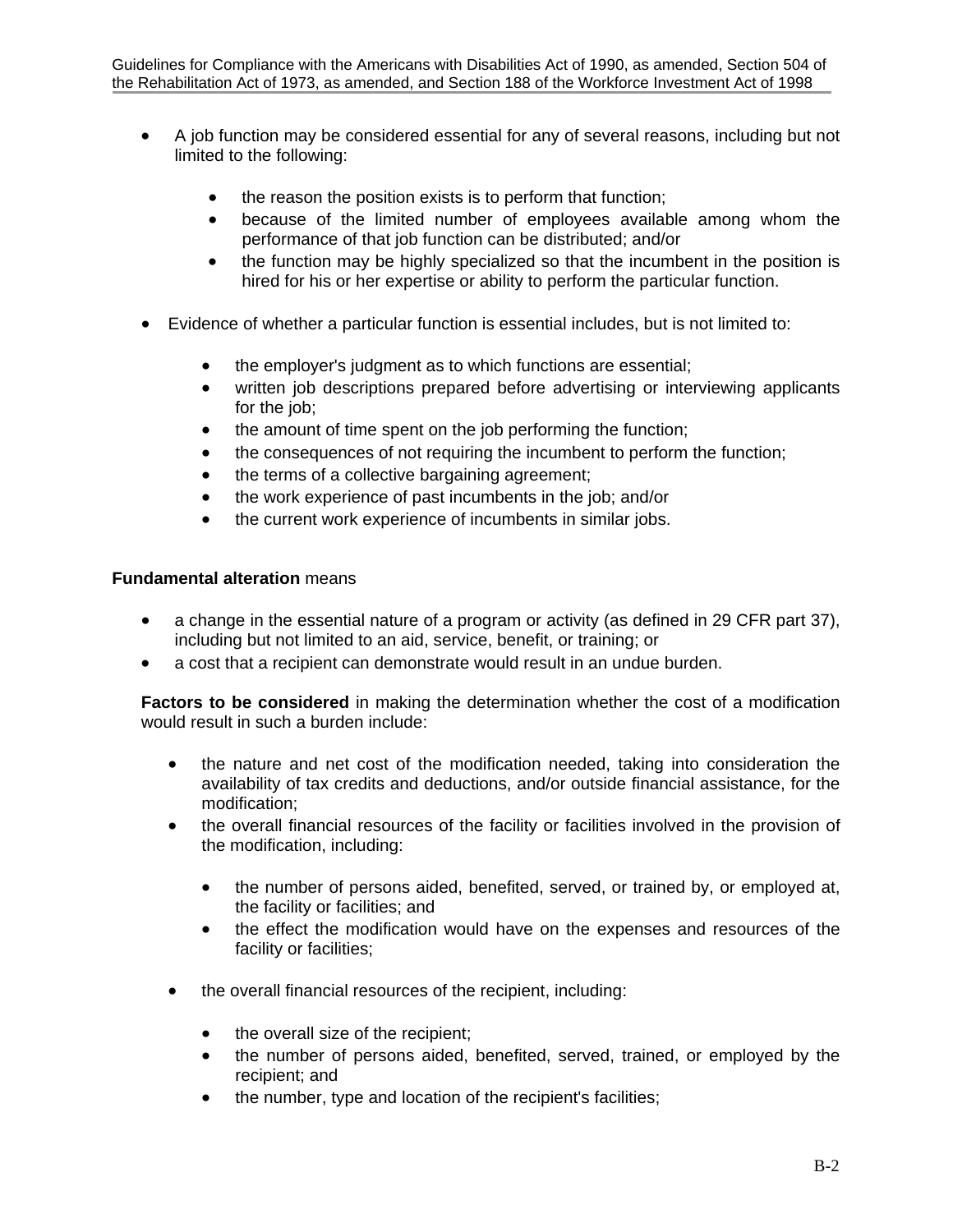- the type of operation or operations of the recipient, including:
	- the geographic separateness and administrative or fiscal relationship of the facility or facilities in question to the recipient; and
	- where the modification sought is employment-related, the composition, structure and functions of the recipient's workforce; and
- the impact of the modification upon the operation of the facility or facilities, including:
	- the impact on the ability of other participants to receive aid, benefits, services, or training, or of other employees to perform their duties; and
	- the impact on the facility's ability to carry out its mission.

**Has a record of such impairment** means has a history of, or has been misclassified as having, a mental or physical impairment that substantially limits one or more major life activities.

## **Is regarded as having such an impairment** means the individual:

- has a physical or mental impairment that does not substantially limit major life activities but is treated by a recipient as constituting such limitation;<sup>[27](#page-23-0)</sup>
- has a physical or mental impairment that substantially limits major life activities only as a result of the attitudes of others toward such impairment; $^{28}$  $^{28}$  $^{28}$  or
- has none of the impairments defined in this section but is treated by a recipient as having a substantially limiting impairment.<sup>[29](#page-23-2)</sup>

**Major life activities** means functions such as:

- 
- 
- walking seeing hearing
- speaking breathing learning
- 

 $\overline{a}$ 

- 
- 
- working caring for oneself performing manual tasks

*It should be noted that there is not clear agreement among the courts as to what functions constitute "major life activities." However, the Supreme Court of the United States has ruled that "major life activities" refers only to activities of central importance to daily life. In order* 

<span id="page-23-0"></span><sup>27</sup> For example, suppose an employee has controlled high blood pressure that is not substantially limiting. If an employer reassigns the individual to less strenuous work because of unsubstantiated fears that the individual will suffer a heart attack if he or she continues to perform strenuous work, the employer would be regarding the individual as disabled.<br><sup>28</sup> For example, an individual may have a prominent facial scar or disfigurement, or may have a condition that

<span id="page-23-1"></span>periodically causes an involuntary jerk of the head but does not limit the individual's major life activities. If an employer discriminates against such an individual because of the negative reactions of customers, the employer would be regarding the individual as disabled and acting on the basis of that perceived disability.

<span id="page-23-2"></span><sup>&</sup>lt;sup>29</sup> For example, if an employer discharged an employee in response to a rumor that the employee is infected with Human Immunodeficiency Virus (HIV). Even though the rumor is totally unfounded and the individual has no impairment at all, the individual is considered an individual with a disability because the employer perceived of this individual as being disabled.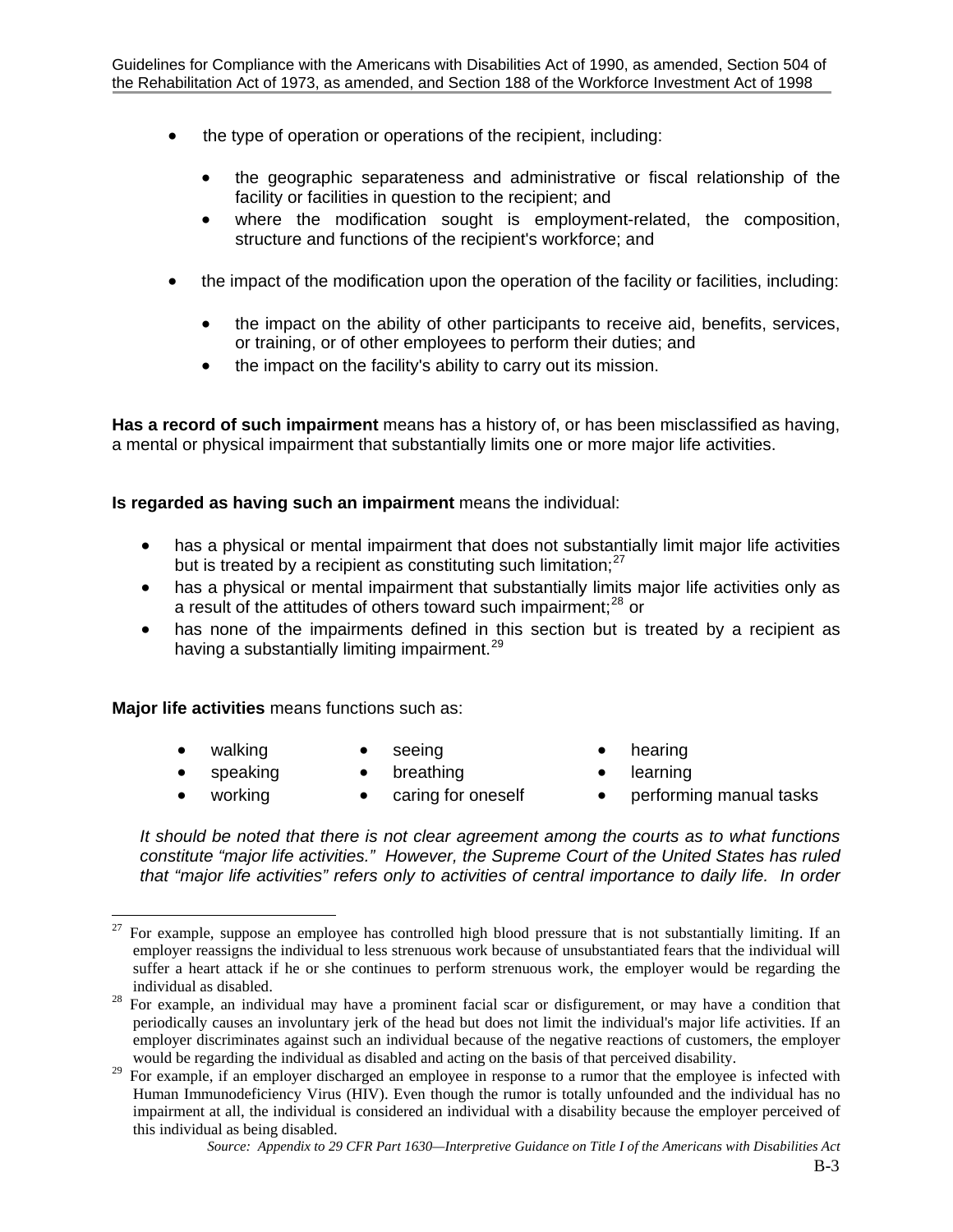*to be substantially limited in the major life activity of performing manual tasks, an individual must have a permanent or long-term impairment that prevents or severely restricts performance of activities that are centrally important to most people's daily lives.* 

## **Physical or mental impairment** means:

- any physiological disorder, or condition, cosmetic disfigurement, or anatomical loss affecting one or more of the following body systems:
	-
	- neurological special sense organs musculoskeletal
	- respiratory (including speech organs) cardiovascular
	- reproductive digestive **•** genito-urinary
	- skin hemic and lymphatic endocrine
- or
- any mental or psychological disorder, such as:
	-
	- mental retardation **•** emotional or mental illness
		- organic brain syndrome and specific learning disabilities

**The term physical or mental impairment includes but is not limited to** such diseases and conditions as:

- orthopedic, visual, speech and hearing impairments
	- cerebral palsy
- epilepsy muscular dystrophy multiple sclerosis
	- cancer heart disease diabetes
		-
- drug addiction and alcoholism HIV infection/AIDS

**Qualification standards** means the personal and professional attributes including the skill, experience, education, physical, medical, safety and other requirements established by a recipient as requirements which an individual must meet in order to be eligible for the position held or desired.

## **Qualified individual with a disability** means

## **with respect to employment:**

- an individual with a disability who satisfies the requisite skill, experience, education and other job-related requirements of the employment position such individual holds or desires, **and**
- who, with or without reasonable accommodation, can perform the essential functions of such position.
- 
- 
- 
-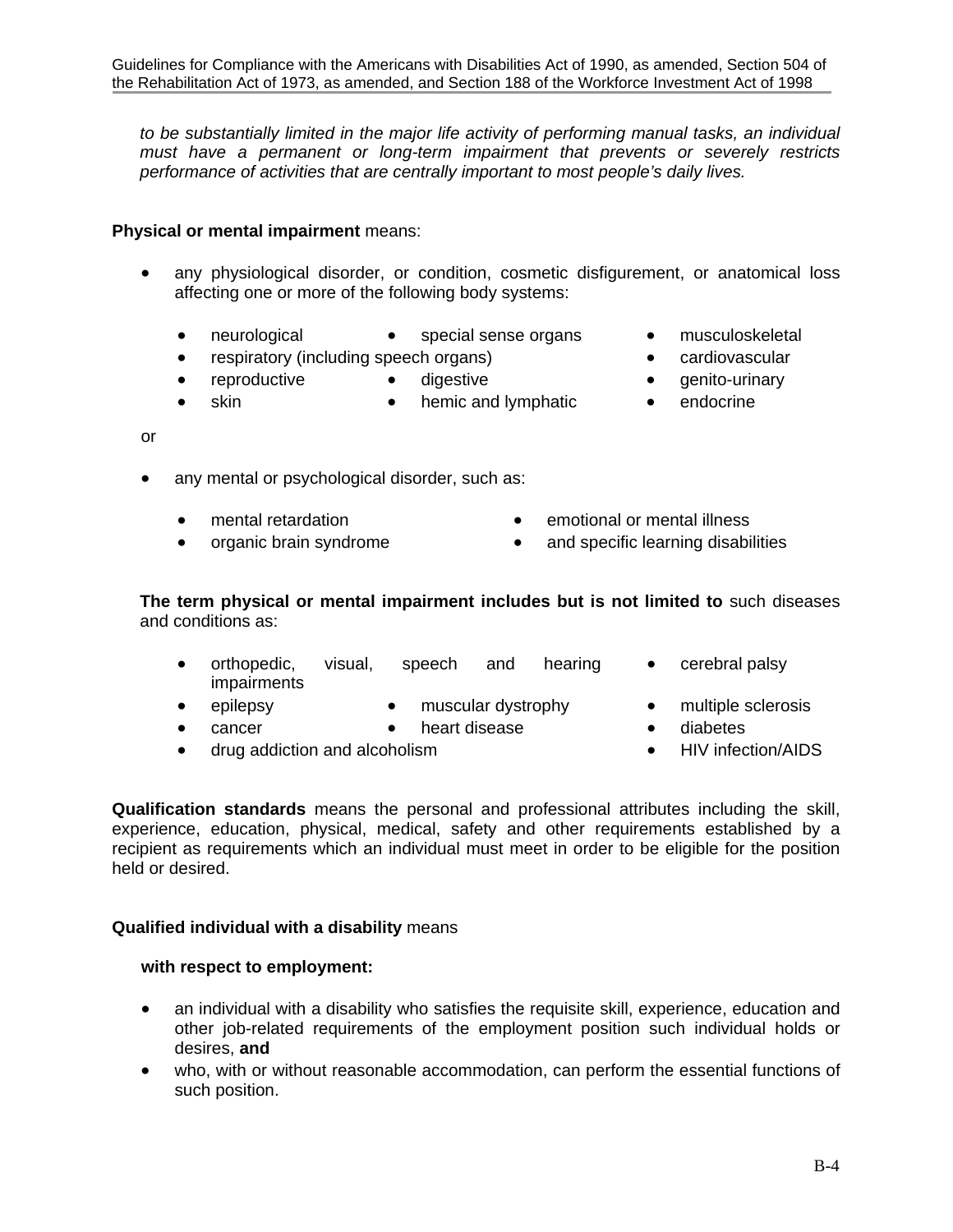## **with respect to services:**

• an individual with a disability who meets eligibility requirements relevant to the receipt of services provided in the program or activity.

**Exception to the definition** of "qualified individual with a disability."

• Individuals currently engaging in the illegal use of drugs, when the recipient acts on the basis of such use.

**However,** the term "qualified individual with a disability" may not exclude an individual who:

- (1) has successfully completed a supervised drug rehabilitation program and is no longer engaging in the illegal use of drugs, or has otherwise been rehabilitated successfully and is no longer engaging in the illegal use of drugs; or
- (2) is participating in a supervised rehabilitation program and is no longer engaging in such use; or
- (3) is erroneously regarded as engaging in such use, but is not engaging in such use.

It shall not be a violation of these regulations for a recipient to adopt or administer reasonable policies or procedures, including but not limited to drug testing, designed to ensure that an individual described in subparagraph (1) or (2) (above) is no longer engaging in the illegal use of drugs. (See 29 CFR 1630.16(c) Drug testing).

## **Substantially limits** means:

- unable to perform a major life activity that the average person in the general population can perform; or
- significantly restricted as to the condition, manner or duration under which an individual can perform a particular major life activity as compared to the condition, manner, or duration under which the average person in the general population can perform that same major life activity.

**Factors** to consider **in determining** whether an individual is **substantially limited** in a major life activity:

- The nature and severity of the impairment;
- The duration or expected duration of the impairment; and
- The permanent or long-term impact, or the expected permanent or long-term impact of or resulting from the impairment.
- **With respect to** the major life activity of **working[30](#page-25-0)**—**substantially limits** means significantly restricted in the ability to perform either:
	- a class of jobs or
	- a broad range of jobs in various classes as compared to the average person having comparable training, skills and abilities.

<span id="page-25-0"></span><sup>30</sup> 30 As discussed above, under *Major Life Activities*, the courts are not in agreement about what constitutes a "major life activity." *Working* is one activity about which there is disagreement.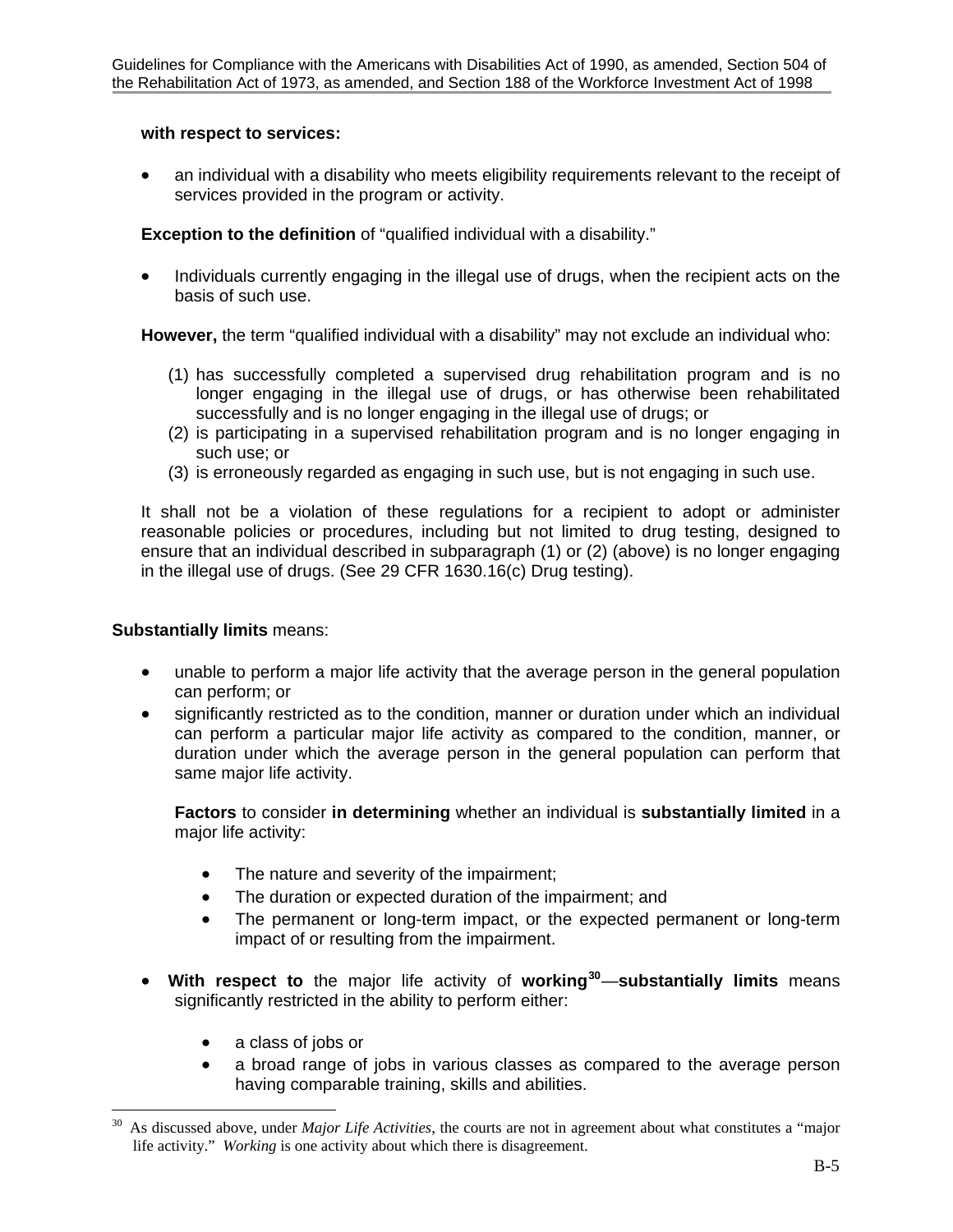*The inability to perform a single, particular job does not constitute a substantial limitation in the major life activity of working.*

• **With respect to services**—**substantially limits** means the degree that the impairment affects an individual becoming a beneficiary of a program or activity receiving federal financial assistance or affects an individual's employability.

**Undue hardship.** In general, "undue hardship" (sometimes referred to as "undue burden") means significant difficulty or expense incurred by a recipient, when considered in light of several factors, including:

- the nature and net cost of the accommodation needed, taking into consideration the availability of tax credits and deductions, and/or outside funding, for the accommodation;
- the overall financial resources of the facility or facilities involved in the provision of the reasonable accommodation, including:
	- the number of persons aided, benefited, served, or trained by, or employed at, the facility or facilities, and
	- the effect the accommodation would have on the expenses and resources of the facility or facilities;
- the overall financial resources of the recipient, including:
	- the overall size of the recipient,
	- the number of persons aided, benefited, served, trained, or employed by the recipient, and
	- the number, type and location of the recipient's facilities;
- the type of operation or operations of the recipient, including:
	- the geographic separateness and administrative or fiscal relationship of the facility or facilities in question to the recipient, and
	- where the individual is seeking an employment-related accommodation, the composition, structure and functions of the recipient's workforce; and
- the impact of the accommodation upon the operation of the facility or facilities, including:
	- the impact on the ability of other participants to receive aid, benefits, services, or training, or of other employees to perform their duties, and
	- the impact on the facility's ability to carry out its mission.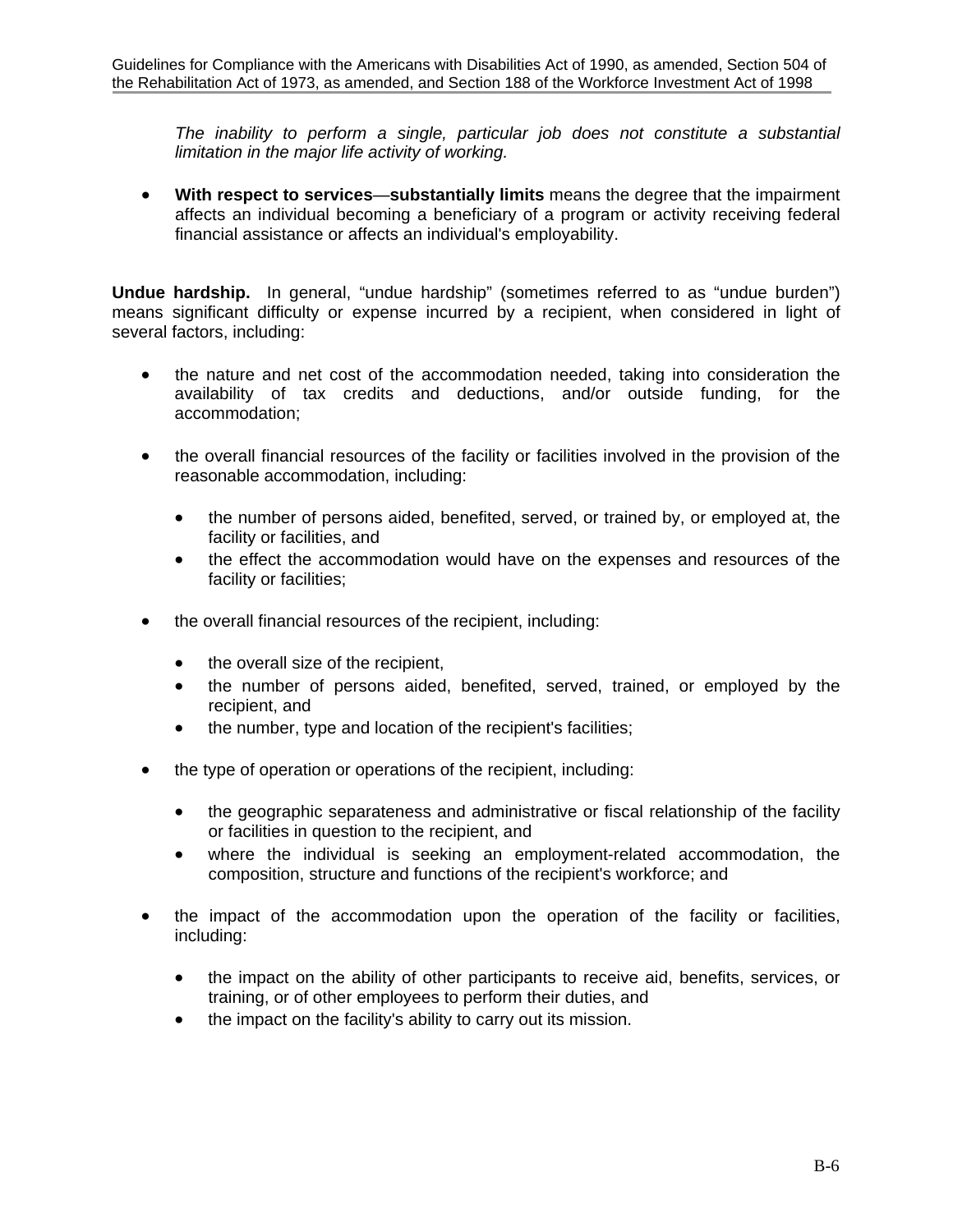## **Appendix C: Reasonable accommodation and reasonable modification (29 CFR 37.8)**

*The following outlines the burden of proof and the need for documentation when the recipient believes reasonable accommodation/reasonable modification would cause undue hardship or require fundamental alteration.* 

### **Reasonable accommodation and undue hardship**

In those circumstances where a recipient believes that the proposed accommodation would cause undue hardship, the recipient has the burden of proving that the accommodation would result in such hardship.

The recipient must make the decision that the accommodation would cause such hardship only after considering all factors listed in the definition of "undue hardship" in 29 CFR 37.4 (included in this document, in Appendix B, page B-6).

- The decision must be accompanied by a written statement of the recipient's reasons for reaching that conclusion.
- The recipient must provide a copy of the statement of reasons to the individual or individuals who requested the accommodation.

If a requested accommodation would result in undue hardship, the recipient must take any other action that would not result in such hardship, but would nevertheless ensure that, to the maximum extent possible, individuals with disabilities receive the aid, benefits, services, training, or employment provided by the recipient.

## **Reasonable modification and fundamental alteration**

In those circumstances where a recipient believes that the proposed modification would fundamentally alter the program, activity, or service, the recipient has the burden of proving that the modification would result in such an alteration.

The recipient must make the decision that the modification would result in such an alteration only after considering all factors listed in the definition of "fundamental alteration" in 29 CFR 37.4 (included in this document, in Appendix B, page B-2).

- The decision must be accompanied by a written statement of the recipient's reasons for reaching that conclusion.
- The recipient must provide a copy of the statement of reasons to the individual or individuals who requested the modification.

If a modification would result in a fundamental alteration, the recipient must take any other action that would not result in such an alteration, but would nevertheless ensure that, to the maximum extent possible, individuals with disabilities receive the aid, benefits, services, training, or employment provided by the recipient.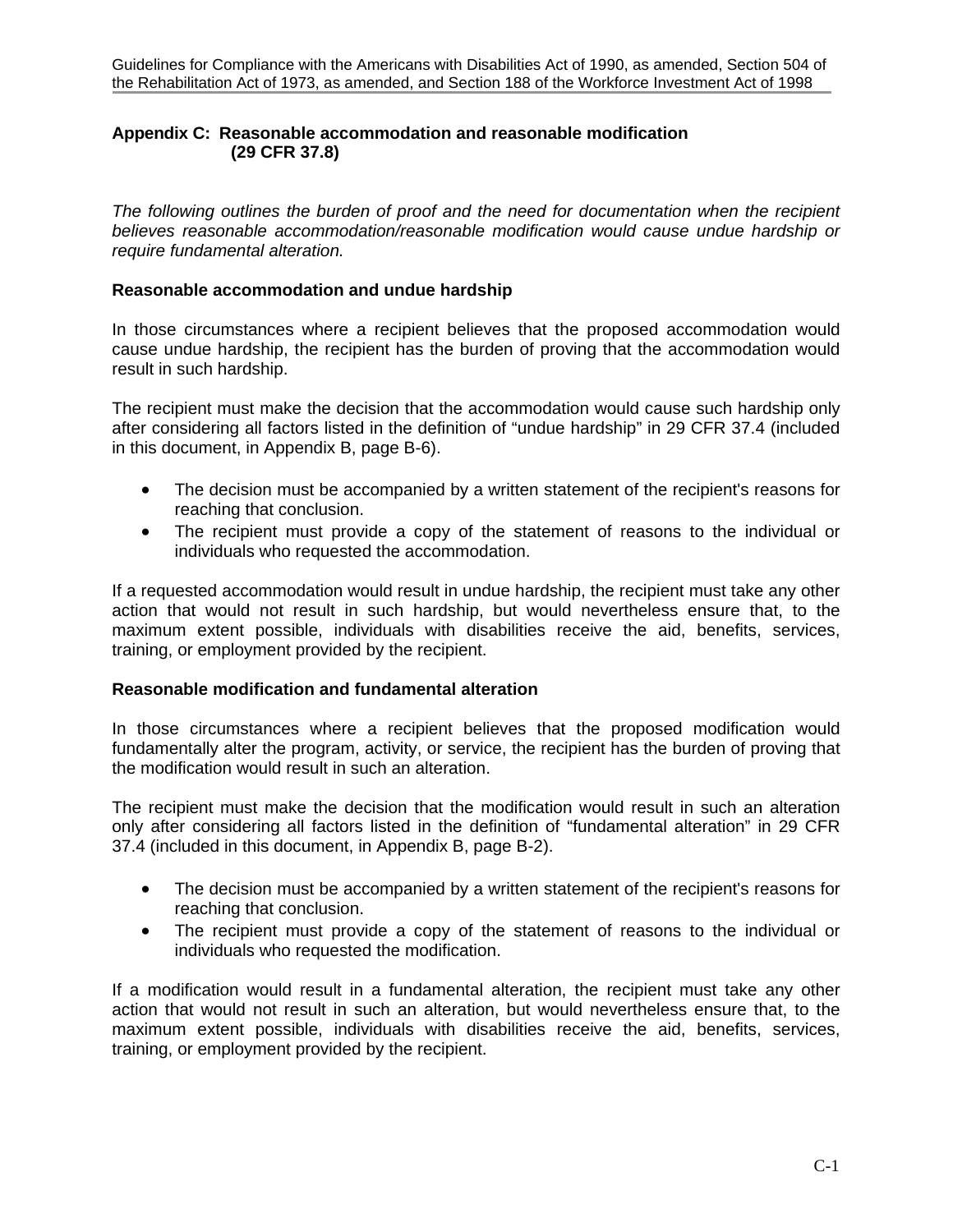## **Appendix D: Discrimination on the basis of disability prohibited: excerpts from the federal regulations**

## **With respect to employment (29 CFR 1630.4)**

It is unlawful for a recipient to discriminate on the basis of disability against a qualified individual with a disability with regard to:

- (a) recruitment, advertising, and job application procedures;
- (b) hiring, upgrading, promotion, award of tenure, demotion, transfer, layoff, termination, right of return from layoff, and rehiring;
- (c) rates of pay or any other form of compensation and changes in compensation;
- (d) job assignments, job classifications, organizational structures, position descriptions, lines of progression, and seniority lists;
- (e) leaves of absence, sick leave, or any other leave;
- (f) fringe benefits available by virtue of employment, whether or not administered by the recipient;
- (g) selection and financial support for training, including: apprenticeships, professional meetings, conferences and other related activities, and selection for leaves of absence to pursue training;
- (h) activities sponsored by a recipient including social and recreational programs; and
- (i) any other term, condition, or privilege of employment.

## **With respect to programs or activities receiving federal financial assistance (29 CFR 32.4)**

- (a) General. No qualified handicapped individual shall, on the basis of handicap, be excluded from participation in, be denied the benefits of, or otherwise be subjected to discrimination under any program or activity that receives federal financial assistance.
- (b) Discriminatory actions prohibited.
	- (1) A recipient, in providing any aid, benefit, service or training, may not, directly or through contractual, licensing, or other arrangements, on the basis of handicap:
		- (i) deny a qualified handicapped individual the opportunity to participate in or benefit from the aid, benefit, service or training;
		- (ii) afford a qualified handicapped individual an opportunity to participate in or benefit from the aid, benefit, service or training that is not equal to that afforded others;
		- (iii) provide a qualified handicapped individual with any aid, benefit, service or training that is not as effective as that provided to others;
		- (iv) provide different or separate aid, benefits, or services to handicapped individuals or to any class of handicapped individuals unless such action is necessary to provide qualified handicapped individuals with aid, benefits, services or training that are as effective as those provided to others;
		- (v) aid or perpetuate discrimination against a qualified handicapped individual by providing significant assistance to an agency, organization, or person that discriminates on the basis of handicap in providing any aid, benefit, service or training to beneficiaries of the recipient's program or activity;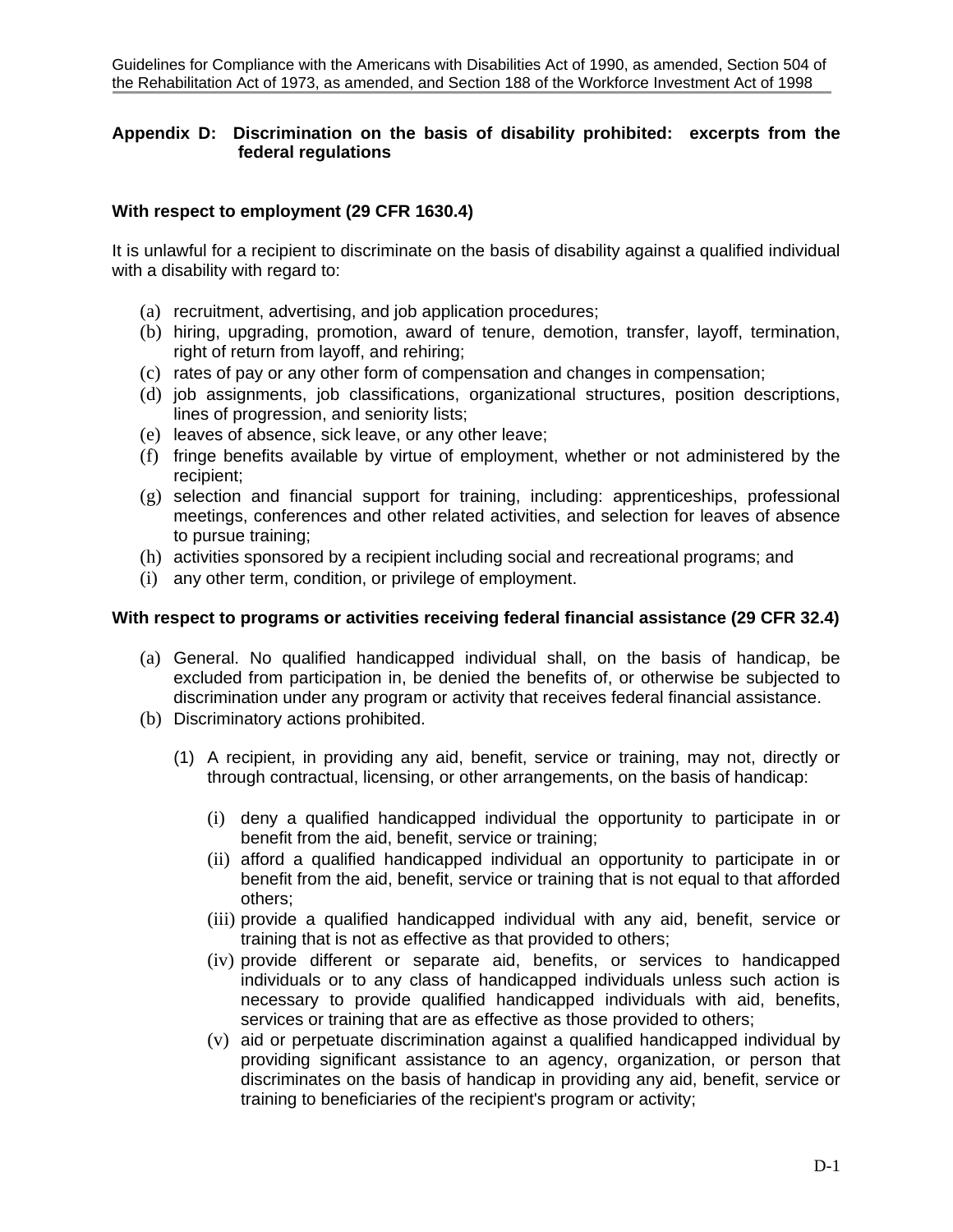- (vi) deny a qualified handicapped individual the opportunity to participate as a member of planning or advisory boards; or
- (vii)otherwise limit a qualified handicapped individual in enjoyment of any right, privilege, advantage, or opportunity enjoyed by others receiving any aid, benefit, service or training.
- (2) For purposes of these regulations, aid, benefits, services or training, to be equally effective, are not required to produce the identical result or level of achievement for handicapped and nonhandicapped individuals, but must afford handicapped individuals equal opportunity to obtain the same result, to gain the same benefit, or to reach the same level of achievement, in the most integrated setting appropriate to the person's needs.
- (3) A recipient may not deny a qualified handicapped individual the opportunity to participate in its regular programs or activities, despite the existence of separate or different aid, benefits, services, or training for the handicapped which are established in accordance with these regulations.
- (4) A recipient may not, directly or through contractual or other arrangements, utilize criteria or methods of administration:
	- (i) that have the effect of subjecting qualified handicapped individuals to discrimination on the basis of handicap;
	- (ii) that have the purpose or effect of defeating or substantially impairing accomplishment of the objectives of the recipient's program or activity with respect to handicapped individuals; or
	- (iii) that perpetuate the discrimination of another recipient if both recipients are subject to common administrative control or are agencies of the same state.
- (5) In determining the site or location of a facility, an applicant for assistance or a recipient may not make selections.
	- (i) that have the effect of excluding handicapped individuals from, denying them the benefits of, or otherwise subjecting them to discrimination under any program or activity that receives federal financial assistance; or
	- (ii) that have the purpose or effect of defeating or substantially impairing the accomplishment of the objectives of the program or activity with respect to handicapped individuals.
- (6) As used in this section, the aid, benefit, service or training provided under a program or activity receiving federal financial assistance includes any aid, benefit, service or training provided in or through a facility that has been constructed, expanded, altered, leased, rented, or otherwise acquired, in whole or in part, with federal financial assistance.
- (7) (i) In providing services receiving federal financial assistance, except for employment-related training, a recipient to which this subpart applies, except small recipients, shall ensure that no handicapped participant is denied the benefits of, excluded from participation in, or otherwise subjected to discrimination under the program or activity operated by the recipient because of the absence of auxiliary aids for participants with impaired sensory, manual or speaking skills. In programs and employment-related training, this paragraph shall apply only to the intake, assessment and referral services. A recipient